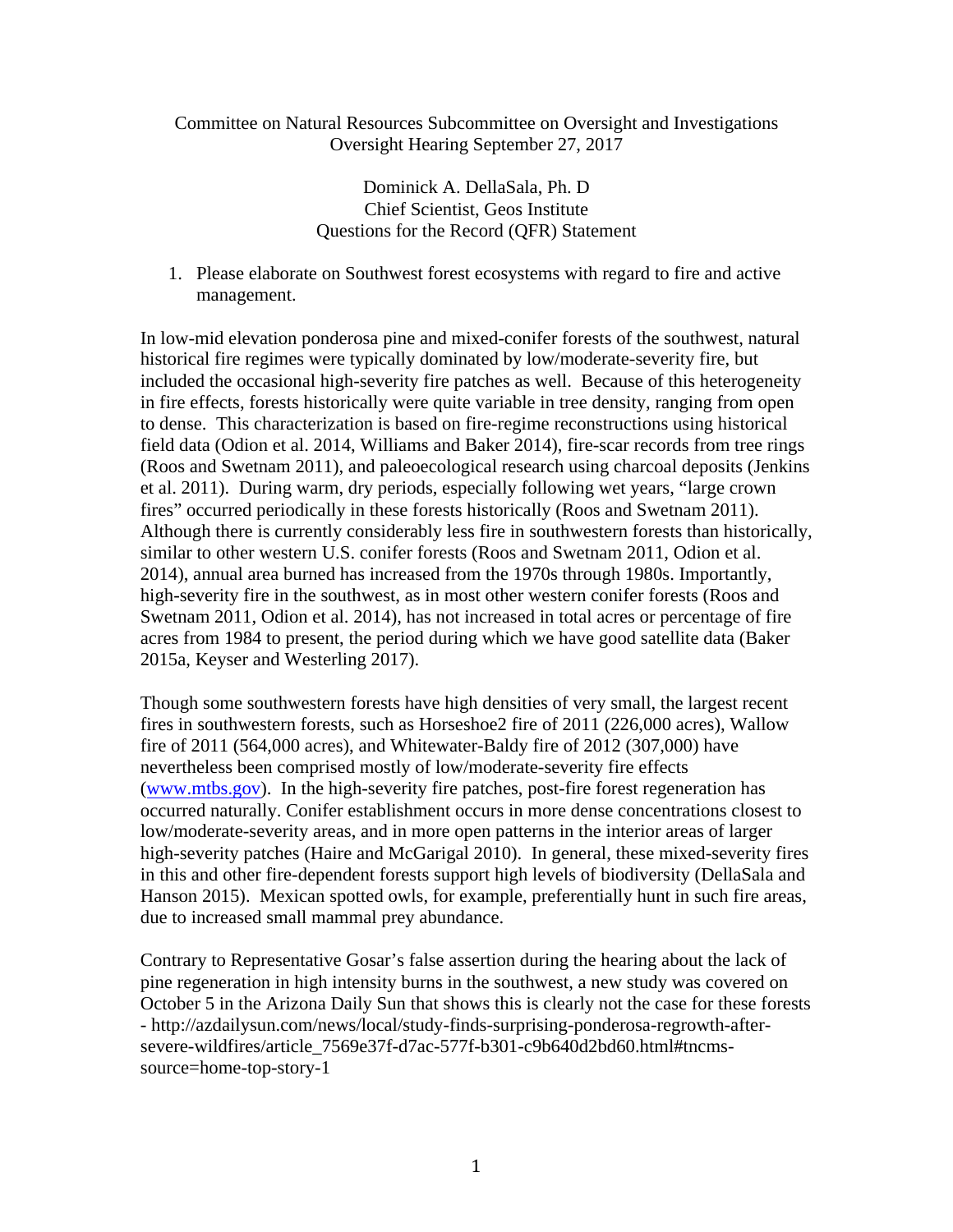Finally, active management is defined and discussed in detail in the following sections.

2. Please further explain the graph about warm and cool phases to address the claim that the lower levels of fire correspond with periods of most active management.

Scientists have known for sometime that wildfire activity tracks regional droughts and high temperatures (Whitlock et al. 2015) influenced mainly by climatic forces such as the Pacific Decadal Oscillation (PDO), the El Niño-like pattern of alternating warm and cool phases in the Pacific region.

Congressman Westerman contended that the period when fewer acres burned in the cool mid  $20<sup>th</sup>$  century PDO (Chart 1) was due to higher levels of logging or active management. If increased logging was the driver of fewer acres burned, then that pattern would have continued through the height of logging in the 1970s-1980s (Chart 2). Indeed that is the premise of the Westerman bill— that more logging will reduce fire risk. However, as active management ramped up in the 1970s through the early 1980s, **fire activity increased, not decreased**. And this trend of increasing fire continued despite mechanized fire suppression. The period of time that Congressman Westerman referred to included the near wholesale liquidation of mature and old-growth forests, decimation of steams and watersheds, sediment loading of streams and loss of native fish runs. In the Pacific Northwest, ~2 square-miles per week were being clearcut on national forests during this time (DellaSala et al. 2015). Logging also increased on private lands (Law and Waring 2015) yet acres burned continued to rise.



*Chart 1. Area in western forests from 1900s through 2000s (J. Littell, personal communication).*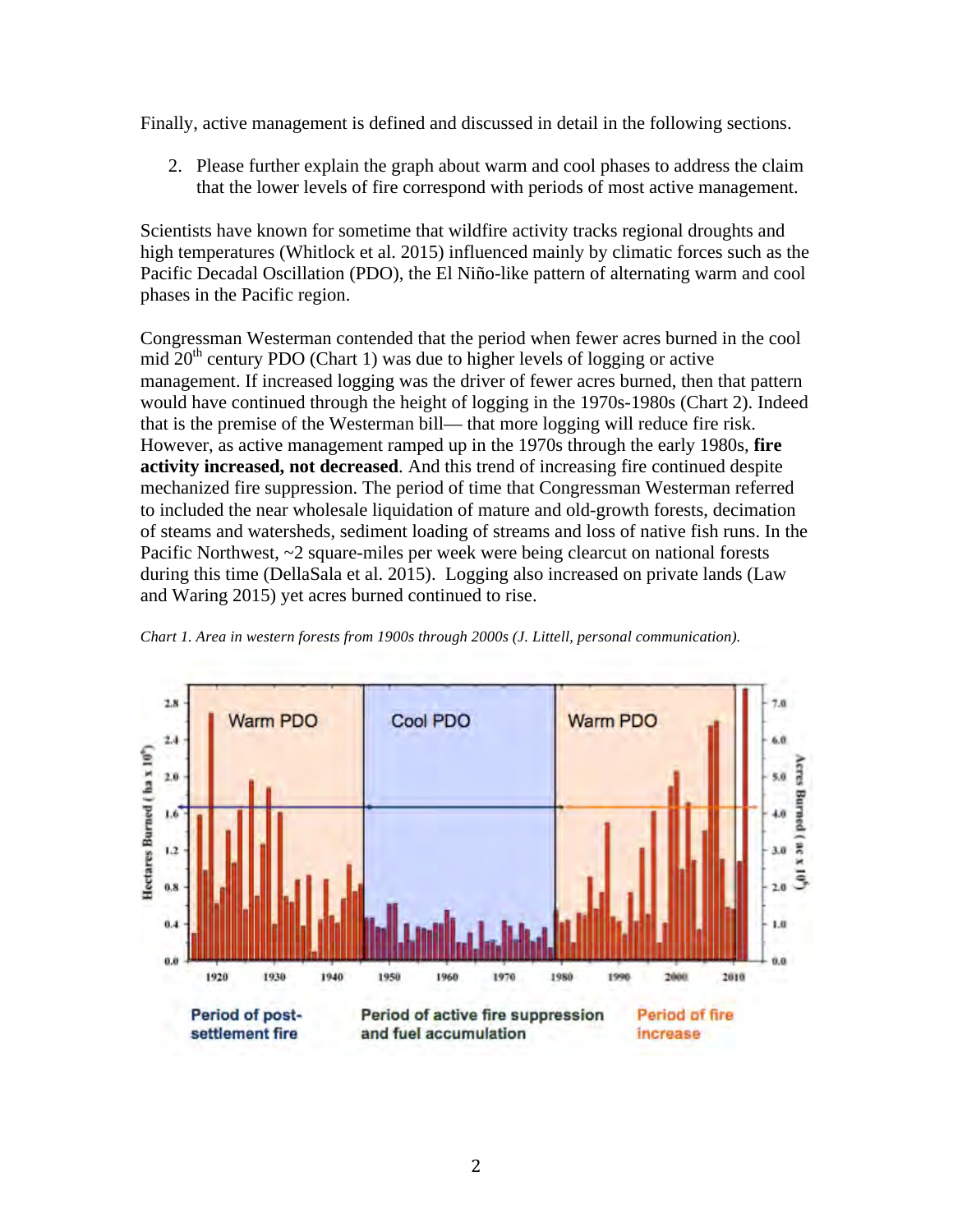#### FY 1905-2016 National Summary Cut and Sold Data and Graphs **USDA Forest Service**



*Chart 2. Timber sold and harvested over roughly the same period in Chart 1. Note an unprecedented increase in logging was taking place during the cool PDO (1950s-80s) when fire activity was low.* 

It is much more likely that regional climate – governed by top-down global climate forces – is mainly responsible for contemporary increases in acres burning (Little et al. 2009, Schoennagel et al. 2017). Additionally, recent increases in human-caused fires has made the length of fire season 3 times longer than the lightning caused season, contributing to an average of 40,000 fire starts each year as more and more homes are built in the Wildland Urban Interface (Balch et al. 2017).

3. What is your definition of and approach to active management and its role in wildfire management? What is your definition of "catastrophic" and how does it relate to fire management?

**Active management** – Witnesses or congressional members never defined this term at the hearing; however, HR 2936 would expand hazardous fuels (thinning) treatments and Categorical Exclusions for postfire logging that have nothing to do with forest resilience as follows.

■ *Post-disturbance clearcut ("salvage") logging* – clearcutting of large swaths of live and dead trees after a natural fire or other natural disturbance. Postfire logging is often followed by herbicides to reduce competition from naturally regenerating shrubs and other plants, and to allow for subsequent planting of nursery stock trees. Logging and replanting, rather than letting the forest naturally regenerate, can create a dangerous feedback loop where fires burn initially and naturally in fire-resilient native forests that are then logged and planted in dense rows only to burn hot and to be logged and planted again, and so on (Odion et al.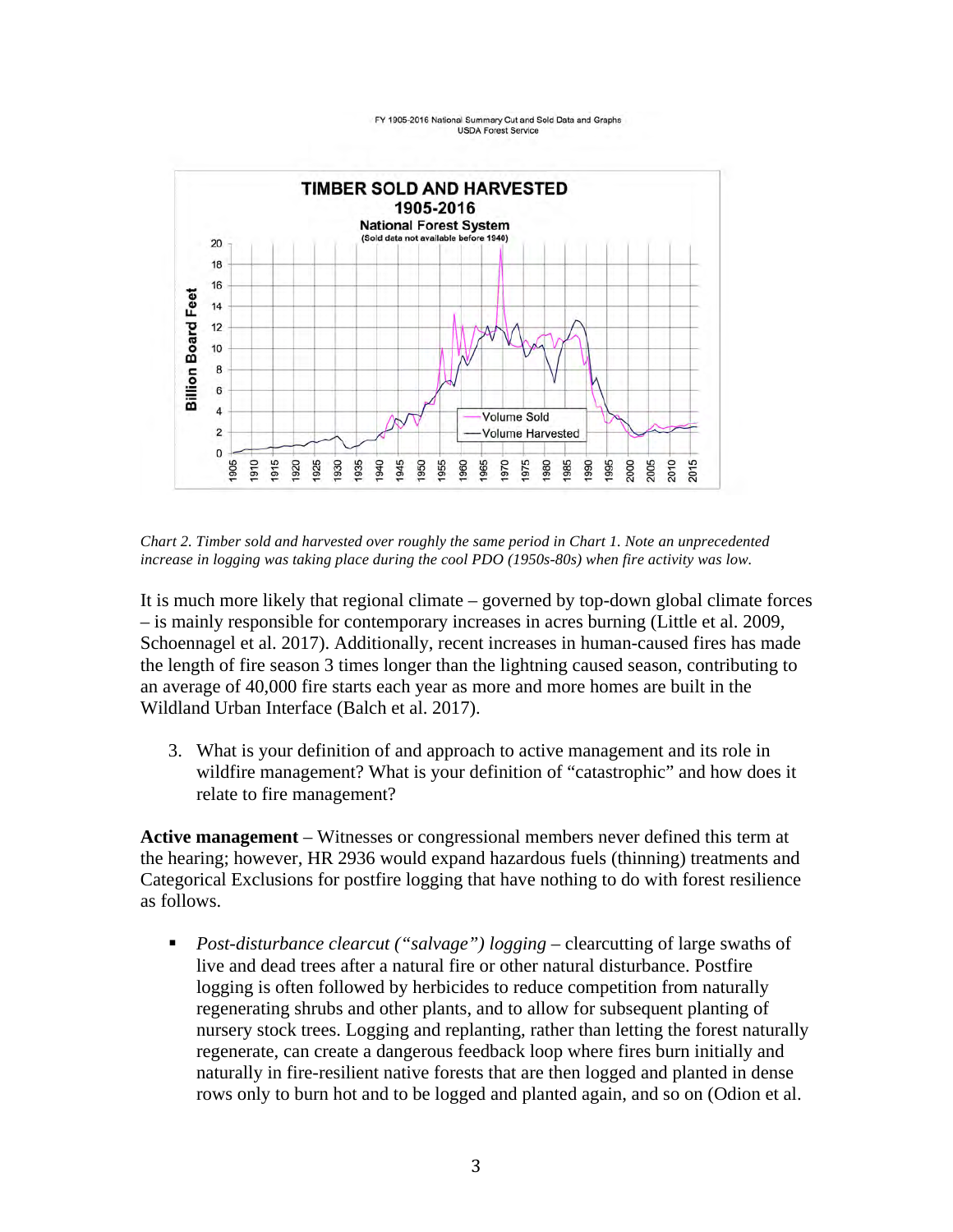2004, Thompson et al. 2007). Logging after a disturbance also removes the most ecologically valuable components of a forest – dead still standing trees ("snags") and fallen, downed logs. These legacy trees anchor soils, provide shade for developing seedlings, "nurse logs" for new plant growth and soil moisture retention, habitat for aquatic species when snags fall in streams. Importantly these legacies store vast amounts of carbon, decay and some release of carbon occurs slowly from decades to centuries. They also provide habitat for scores of insect eating bats, birds, and other small mammals that help keep native insect populations in check.

- *Forest thinning* partial removal of trees used for a variety of silvicultural purposes, including reducing competition among tree stems, increasing tree vigor, and accelerating tree growth for so-called "forest health" (typically undefined or based on timber harvest definitions) purposes, including reducing "hazardous fuels." Thinning small diameter trees from below while maintaining appropriate canopy cover can in certain circumstances change fire behavior. However, there are some significant drawbacks to relying on landscape-scale thinning to address increased fire activity in a warming period. These are: (1) there is a very low probability (2-8%) that a thinned site will encounter a fire during the narrow period of 10-15 years of reduced "fuels;" (2) excessive thinning can increase wind speeds in a stand that consequently increases rates of fire spread; (3) opening up a stand to greater light penetration results in rapid understory growth that in turn contributes to future fire spread; (4) thinning needs to be followed by prescribed fire; and (5) thinning can damage wildlife habitat because it often removes medium and large diameter trees. When extreme fire-weather (high temperatures, low fuel moisture, low humidity, high winds) encounters a thinned stand there can be little to no reduced fire intensity (Schoennagel et al. 2017). In a warming climate, thinning will become increasingly less effective.
- *Road building* Thinning and post disturbance logging require an expansive and expensive to maintain road system. Roads are associated with water quality degradation, aquatic species declines (e.g., salmon), spread of invasive weeds, human-caused fire ignitions, and loss of wildlife habitat (Ibisch et al. 2017).

Excluding the above "active management" provisions that are incompatible with forest resilience, there are plenty of approaches that would be supportive of resilience, including:

- Removal of human-caused stressors to ecosystems that compound in space and time (e.g., livestock grazing, Off-Highway Vehicles);
- Removing damaging roads and re-contouring the road prism to natural features to reduce sediments to streams and to improve hydrological function;
- Reintroduction and management of viable populations of endangered species and their habitats;
- Removal of invasive species;
- Managing wildfires for ecosystem benefits with prescribed fire in appropriate forest types;
- Thinning and girdling of small trees in young plantations created by prior clearcuts to accelerate development of older forest structures.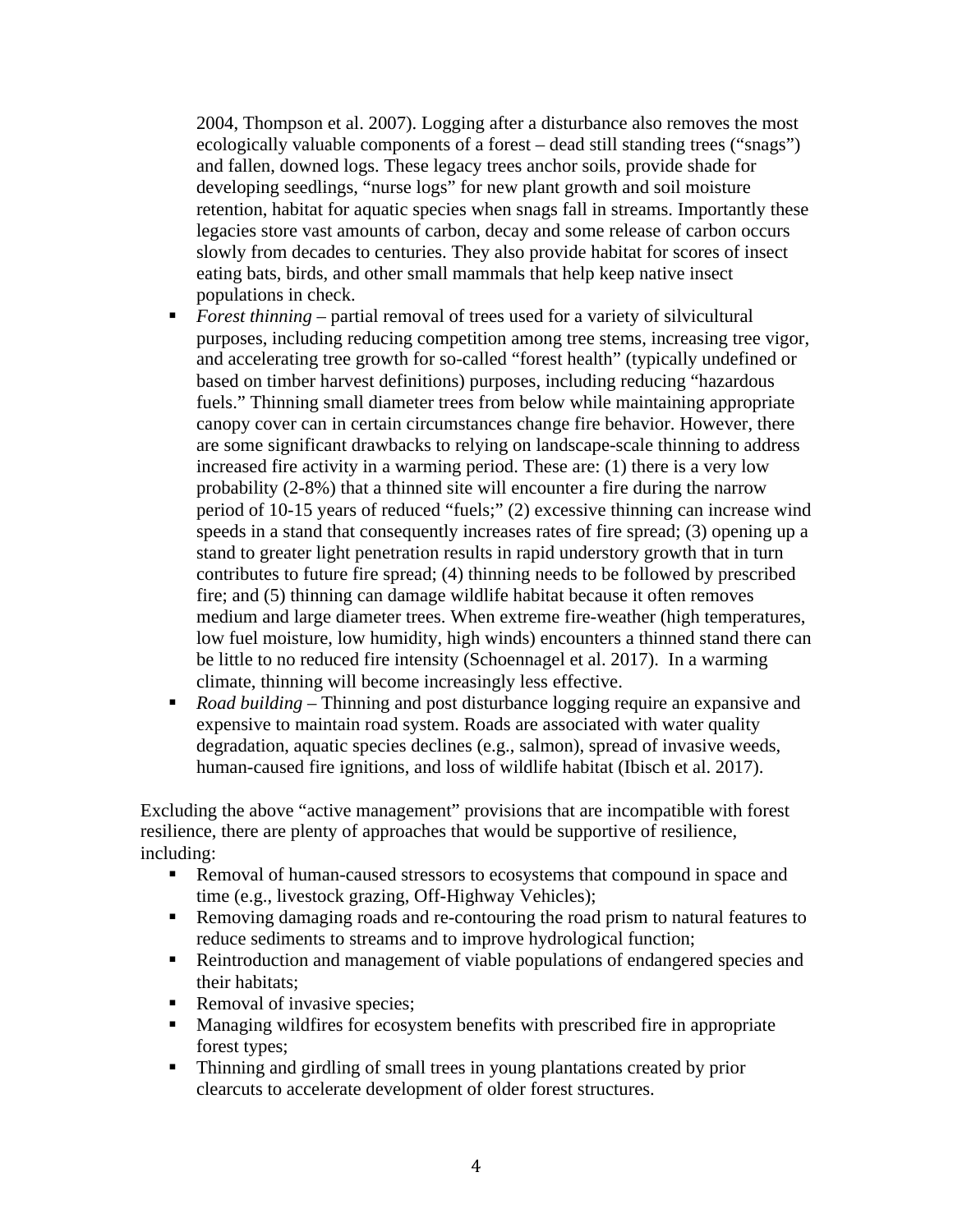- Replacing ineffective culverts (especially important in areas where climate change will trigger more floods); and
- Restoring floodplains so they can naturally store more water (e.g., by reintroducing beavers) and attenuate floods.

**Catastrophe** – A natural disturbance that wreaks havoc on human communities is a catastrophe that needs to be avoided. However, the term "catastrophe," as repeated by witnesses and congressional members throughout the hearing has no scientific basis; it is value-laden and inconsistent with how ecosystems function.

Wildfires do not "destroy" fire-dependent ecosystems, rather, they are natural disturbance agents that have been shaping the ecology of forest ecosystems for millennia. Many forest ecosystems are uniquely adapted to reoccurring fires that rejuvenate them. For instance, certain lodgepole pine populations in the Rockies require intense heat to open their pinecones (serotinous) and release the seeds. The real ecological calamity is the wanton destruction of mature and old-growth forest ecosystems  $\left(\sim 2\%$  remains in the lower 48 states with most concentrated in the Pacific Northwest where >80% were destroyed by logging – Strittholt et al. 2006), and logging of irreplaceable postfire habitats that would expand under HR 2936. Those catastrophes are human-caused and have triggered widespread declines of hundreds of plants and wildlife, including the culturally iconic Pacific salmon (FEMAT 1993). Thus, the term catastrophe should be reserved for only the affects of natural disturbances on people, not ecosystems.

4. Please expand on your statement that logging, not fire, is the real threat to spotted owls.

In 2006-2008, I served on the U.S. Fish & Wildlife Service recovery team for the threatened northern spotted owl. I also have conducted independent field research and published on the habitat needs of the owl in scientific journals (e.g., see DellaSala et al. 2013). During the oversight hearing, I responded to erroneous claims made by Mr. Fite that forest fires – not logging – were the main threats to owls and that to save the owl we needed to reduce fires by "active management" (i.e., more logging). I was surprised to hear Mr. Fite's was concerned about the owl given that the timber industry has been responsible for liquidating most of the old-growth forests within the owls' range. Rather than acknowledge that logging has been the major reason for habitat loss, Mr. Fite blames wildfire. To begin, the owl would not have been historically present in dry forest regions of the Pacific Northwest unless it could co-exist with forest fires that periodically maintained owl habitat (see Baker 2015b).

When I was on the northern spotted owl recovery team, there was considerable debate among recovery team members about whether wildfire was a significant threat to owls. In fact, the U.S. Fish & Wildlife Service was criticized by scientific societies such as The Wildlife Society and Society for Conservation Biology in peer review for overstating fire risks to owls. Most recent studies show that spotted owls in the dry forest portion of their geographic range (e.g., southwest Oregon) are quite resilient to forest fires, but only if owl territories are not logged postfire (e.g., Clark et al. 2013). Wildfires of mixed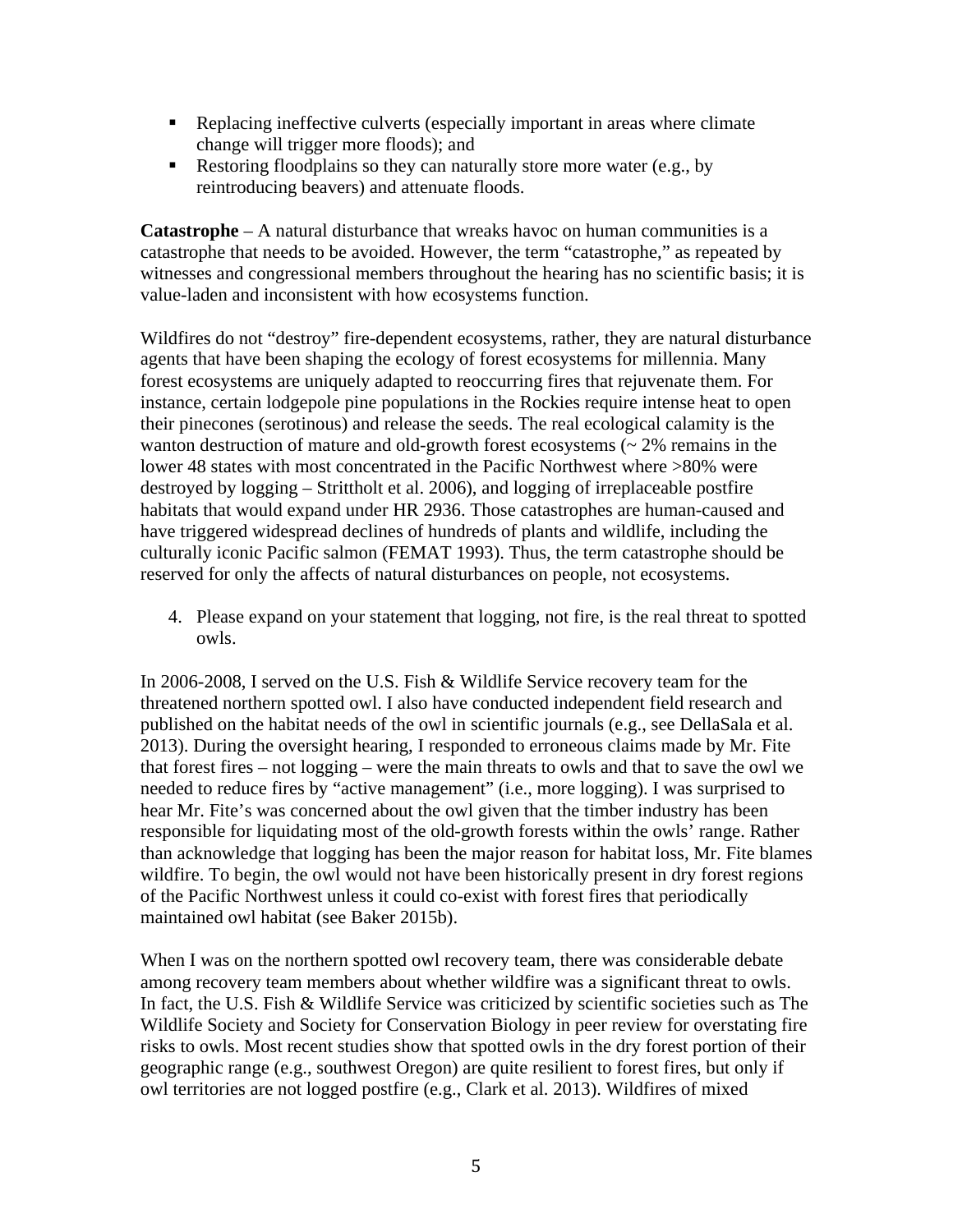intensities produce what is commonly referred to as the "bedroom" and "kitchen" effect with the bedroom being low-moderate severity patches where most large trees (nest sites) survive and the kitchen being the high severity burn patches (most trees killed) that provide owl-prey habitat for small rodents and woodrats that readily populate burn patches after fire (e.g., Bond et al. 2013).

Mr. Fite also mentioned a recent study in the King fire area of California where spotted owls abandoned territories postfire. What he failed to include is that owl populations in that area were already declining from extensive pre-fire logging. In fact, most of the owl territories that were erroneously claimed by the Forest Service to have been rendered "extinct" by the King fire had actually lost occupancy prior to the fire's occurrence due to extensive logging (Hanson et al. in peer review). Owls also abandoned nest sites following substantial post-fire logging in their home ranges. Mr. Fite also failed to mention another published study in the Sierra that examined spotted owl occupancy after the Rim fire of 2013 on the Stanislaus National Forest. This study found that occupancy of spotted owls after the Rim fire (but before post-fire logging) was the *highest* of any location studied in the Sierra (Lee and Bond 2015). Thus, large fires can potentially benefit spotted owls, not harm them, so long as post-fire logging does not occur in the owl habitat. Fire is not the main problem for spotted owls (Baker 2015b), but rather postfire logging causes territory abandonment.

5. Please elaborate on the emissions associated with fire and forest fire and how carbon sequestration operates after a forest fire.

For the past two years, I have served on the Oregon Global Warming Commission's Task Force on Forest Carbon that reports to Governor Kate Brown. The Task Force is about to release a new report – based on the latest emissions data – showing that emissions from wildfires typically represent only 1-3% of the state's annual greenhouse gas releases.

Contrary to assertions at the hearing, the vegetation killed by forest fires does not completely volatilize or release most of its carbon to the atmosphere. Most of the carbon remains on site and is stored in the stem wood, branches, and logs unconsumed even by high-severity wildfires (Meigs et al. 2009, Mitchell 2015). A relatively small percent, from 5 to 35% (averaging ~10%) combusts in mixed severity fires typical of the northwestern US. Most of the combusted material is from burning of the duff layer, forest litter, small branches and small vegetation. About half of the burned carbon is stored in soils for ~90 years; the other half persists for over a thousand years (millennia) as charcoal. Importantly, large dead trees are not "consumed" by fire, rather, carbon remains stored in tree boles for decades to centuries at the same time new plant growth is rapidly sequestering carbon (Meigs et al. 2009, Law and Waring 2015). The claim made at the hearing, that the Rim fire resulted in emissions of over 12 million tons of  $CO<sub>2</sub>$  is wildly exaggerated. It was presumably based on an unsubstantiated assumption that 85% of the above-ground biomass is consumed in high-severity fires (see Garcia et al. 2017). However, actual studies of forest fires, based on field data, show considerably less consumption (~10% average). Additionally, even severely burned forests rapidly begin sequestering carbon during new forest growth (Chart 3).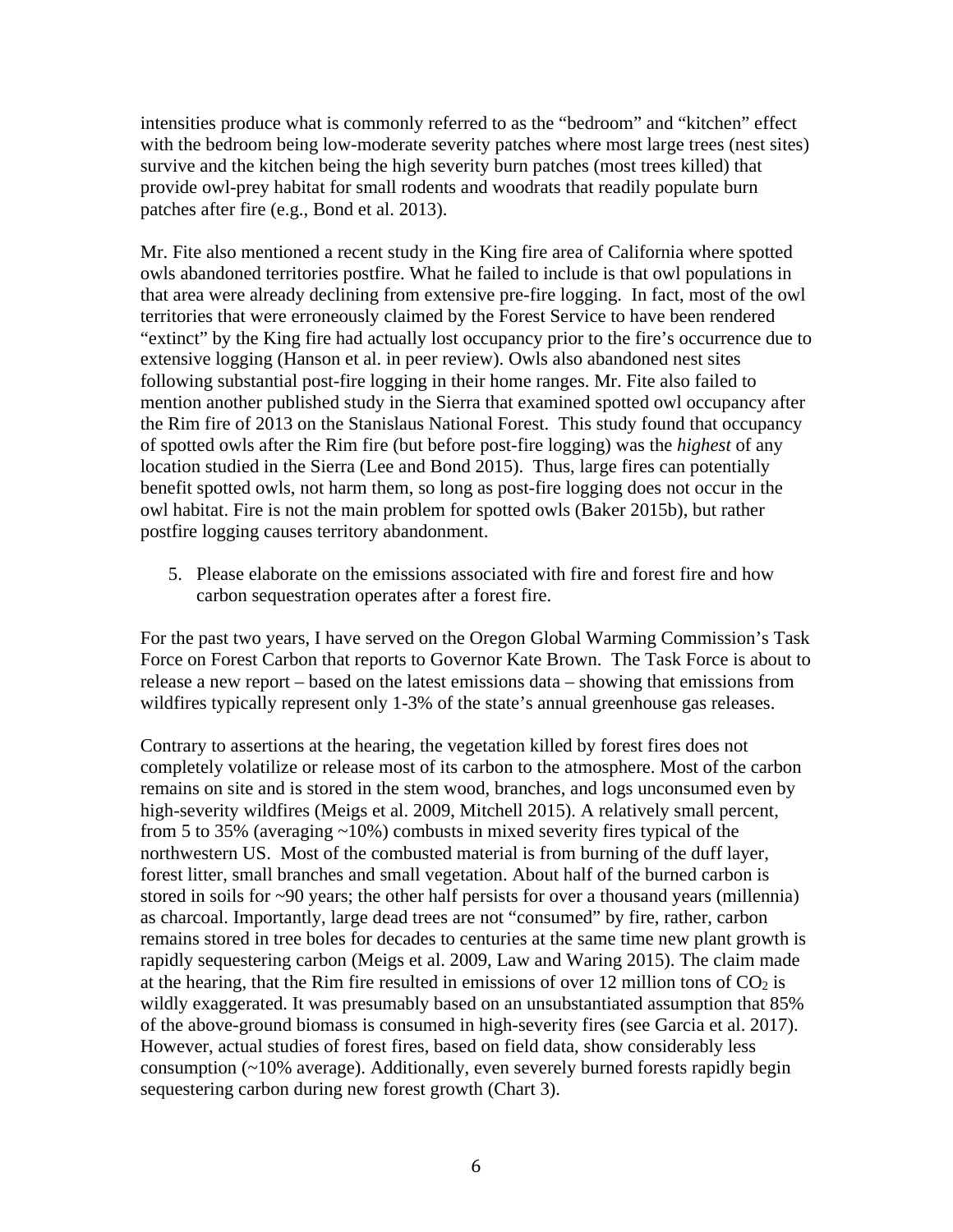

*Chart 3. Natural post-fire regeneration in the Rim fire area 4 years post-fire. Note: extensive plant growth that corresponds to carbon uptake (photos: C. Hanson).*

In contrast, tree removal via forest thinning and postfire logging reduces carbon storage (e.g., Chart 4). Further, because managers end up thinning much more area than actually would have burned during the period of treatment efficacy, there is much more carbon emitted from thinning and wood processing compared to what would have been emitted during a forest fire (Meigs et al 2009). In contrast, restrictions on federal lands logging in the Pacific Northwest, as a result of the Northwest Forest Plan protections, switched public forests from a source of emissions in the 1980s (the height of federal timber harvest) to a forest carbon sink that is now storing vast amounts of the region's global warming emissions (Krankina et al. 2012).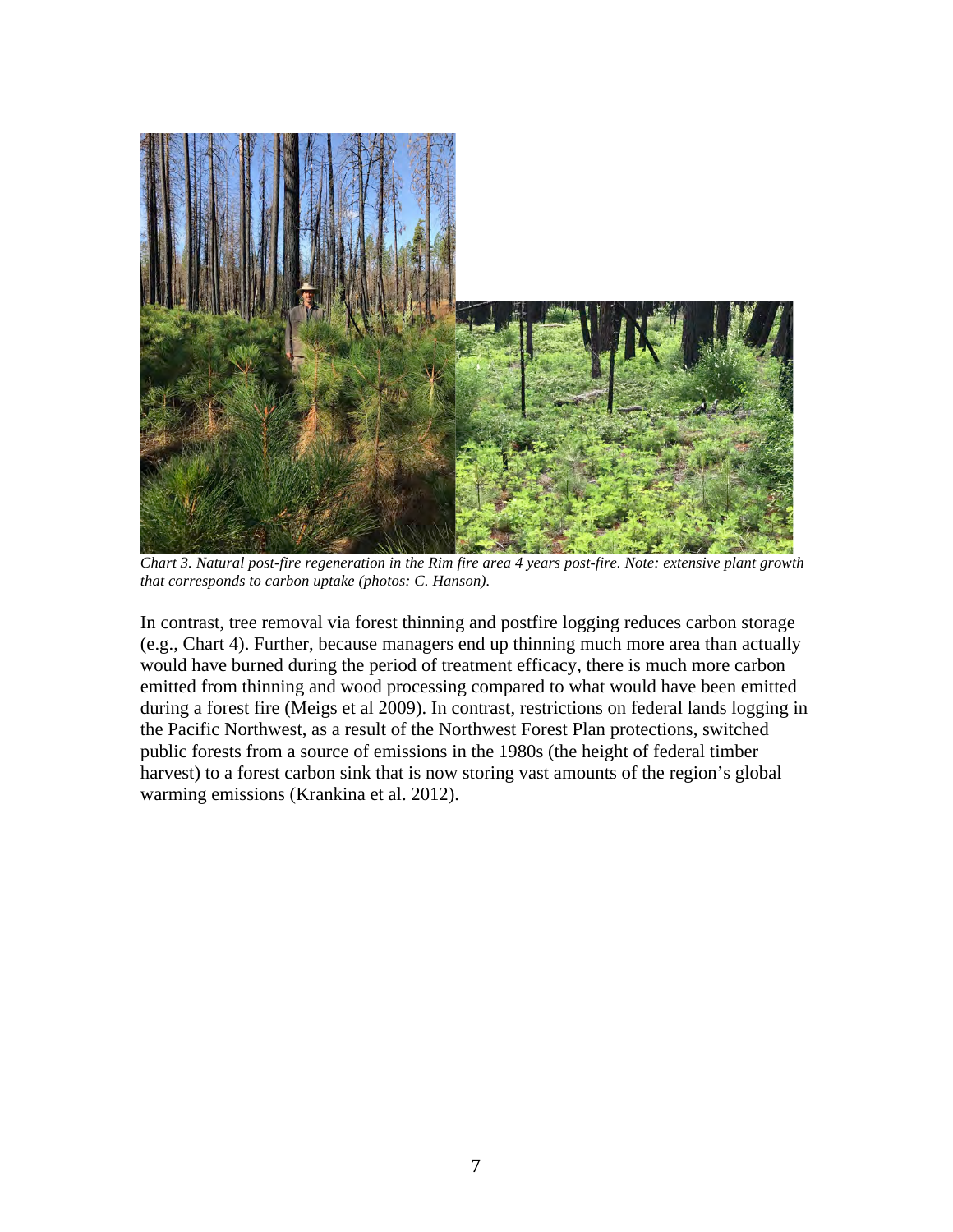

*Chart 4. A human-caused catastrophic disturbance, postfire logging, on Stanislaus national forest in the Rim fire area, Sierra Nevada. Nearly all of the natural postfire conifer regeneration was killed by postfire logging. This activity would be expanded under HR 2936 with minimal environmental review (C. Hanson).* 

Thus, if this subcommittee is truly concerned about global warming emissions, then storing more carbon in forest ecosystems by increasing, not decreasing, protection of older carbon-dense forests and postfire forests would more than make up for the small contribution of wildfire emissions (Krankina et al. 2012, Law and Waring 2015).

6. Please discuss carbon storage and sequestration when it comes to forests, forest management and forest fires.

Carbon sequestration in relation to forest fires was discussed in #5 above.

Accurate assessment of whether a particular forest practice yields carbon benefits requires managers to conduct a full life-cycle analysis of carbon losses and gains. While this is beyond the scope of this question, I will elaborate in general on the movement of carbon into and out of a forest due to natural and human-caused disturbances. I will also provide an example of carbon flux from logging vs. protection of the Tongass National Forest in southeast Alaska where I have conducted such analyses. In sum, the simple answer can be boiled down to what Dr. Beverly Law (carbon scientist at Oregon State University) refers to as "slow-in" and "fast-out."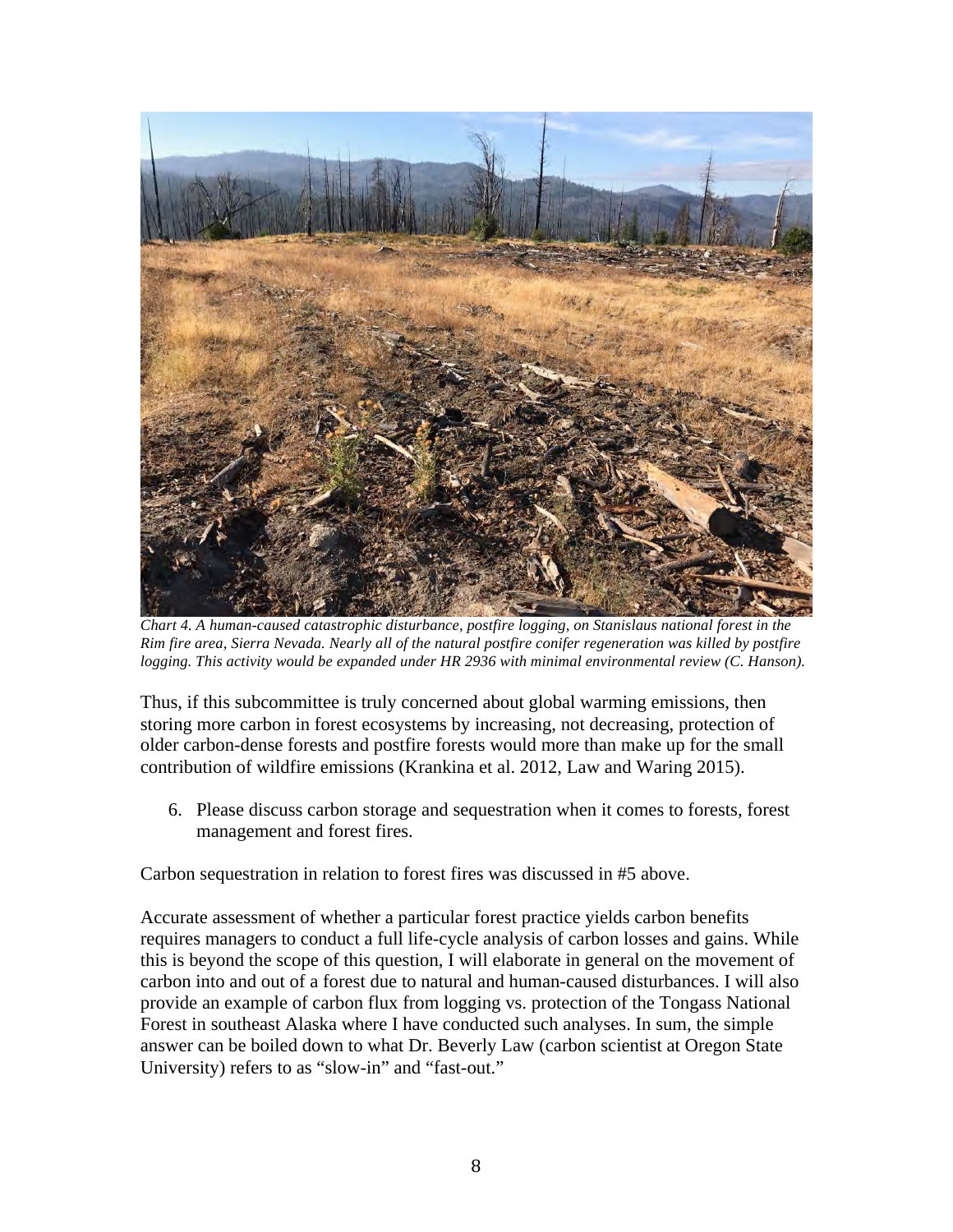In general, forests are a critical part of the global atmospheric carbon cycle that overtime contribute to climate stabilization by absorbing (sequestering) and storing vast amounts of carbon dioxide  $(CO_2)$  in trees (live and dead), soils, and understory foliage (i.e. "slowin"). As a forest matures, it continues to accumulate and store carbon, functioning as a net carbon "sink" for centuries as long as there are no major disturbances. Ongoing carbon accumulation and storage have been measured in forests >800 years old (Luyssaert et al. 2008).

When an old-growth forest is cut down, up to two-thirds of its stored carbon (after accounting for carbon stored in wood products) is released as  $CO<sub>2</sub>$  switching it from a sink to a net "source" or "emitter" of  $CO<sub>2</sub>$  (i.e., "fast-out"). Carbon is quickly released via decomposition of logging slash, fossil-fuel emissions from transport and processing of wood products, and decay of short-lived wood products in landfills (Harmon et al. 1990). Planting or growing young trees does not make up for these losses. Indeed, after a forest is clearcut, it remains a net  $CO<sub>2</sub>$  emitter for its first 13 years and even if not cut down again will not reach the levels of carbon stored in an old forest for centuries (Turner et al. 2004) ("fast out").

Globally, deforestation (8-15% of emissions) and forest degradation (6-13% of emissions) contribute significantly to the world's annual greenhouse gas pollutants<sup>1</sup>, more than the entire global transportation network, which is why many countries are seeking ways to reduce emissions by protecting their forest sinks via the Paris Climate Change Agreement. Thus, protecting carbon sinks and lengthening timber rotations would contribute to climate stabilization as well as other co-benefits such as clean water, climate refugia, fish and wildlife habitat, pollination, and outdoor recreation (Brandt et al. 2014).

As an example, I would like to refer the subcommittee to proposed logging alternatives on the Tongass National Forest (2016 forest plan amendment), the nation's largest forest carbon sink that annually sequesters about 8% of total US emissions. The agencies' preferred alternative would log 43,167 acres of old growth and 261,850 acres of young growth in the next 100 years, resulting in the equivalent emissions of ~4 million vehicles annually on Alaska roads. These estimates account for carbon stored in wood products and capture of carbon by forest regrowth. Tongass logging would release  $\sim$ 175 times more emissions than the "reference point" for project emissions recommended by the White House's Council of Environmental Quality (CEQ). Emissions would also result in a "social cost of carbon" estimated at >\$100 million in global warming damages by the end of the century. These costs are  $\sim 10$  times the projected timber revenues on the Tongass. In contrast, an alternative proposed by conservation groups (but dismissed by the Forest Service) would rely predominately on 76,000 acres of low controversy young growth timber to support the industry's transition out of old-growth logging. This

<sup>&</sup>lt;sup>1</sup>These estimates are conservative as they were mainly derived for the tropics where the majority of forest losses occur – boreal and temperate forest losses and degradation also contribute significant emissions but are not included in these estimates. Intergovernmental Panel on Climate Change. 2007. Synthesis report. An assessment of the IPCC on climate change. Houghton, R.A., B.Byers, and A.A. Nassikas. 2012. A role for tropical forests in stabilizing atmospheric  $CO<sub>2</sub>$ . Nature Climate Change 5:1022-1023.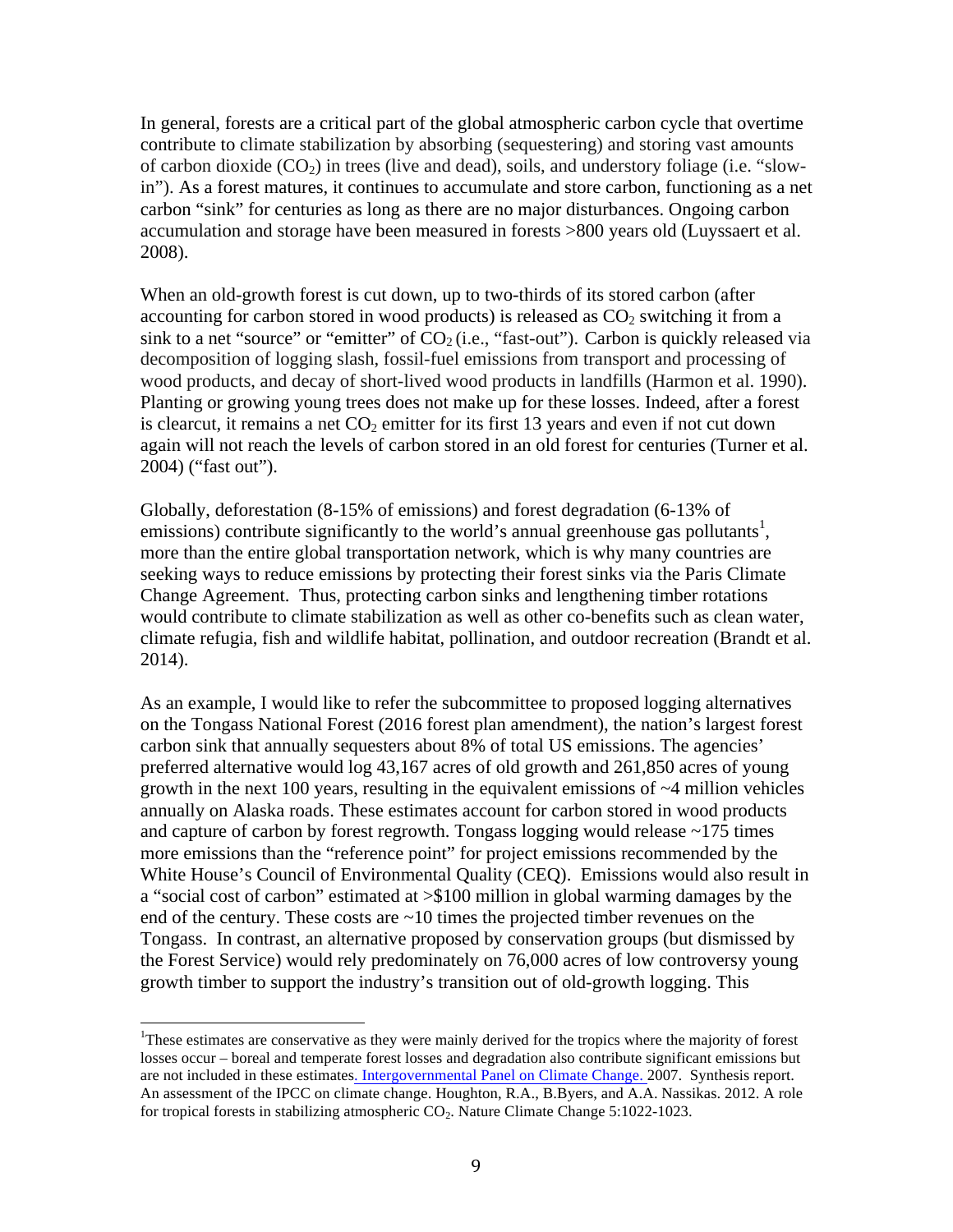alternative would yield a tenth of the emissions compared to the agencies' preferred alternative.

This kind of carbon analysis is completely lacking from HR 2936 that would instead greatly increase logging on national forests through the use of Categorical Exclusions (CEs) resulting in postfire clearcuts.

7. Please explain the science and efficacy of home ignition zone treatments.

Some 46 million homes now exist within the Wildland-Urban Interface (WUI) as development continues to push into fire-unsafe terrain (Rasker 2015). Ex-urban sprawl is now combining with human-caused fire ignitions associated with high road densities and development that is causing much of the escalating demand for and costs of suppressing wildfires. Passing these costs on to FEMA will not solve the problem of forest fire damage to structures as climate change and develop trigger more fire. What's needed are effective policies to address global warming pollution (e.g., US participation in the Paris Climate Agreement), land-use zoning to limit ex-urban sprawl in unsafe areas, and reducing fire risks to existing structures using proven methods (Chart 5 below). Logging outside this zone will not improve the chance that a home will be safe in a forest or grassland fire (Cohen 2000, Syphard et al. 2012).



*Chart 5. Homeowners' firesafe guide for Montana (2009).* 

As a homeowner myself, I participated in a community fire-wise project that concentrated vegetation treatments nearest home structures. Individual homes were retrofit with fire-resistant roofs, open vents were screened off to prevent entry points for firebrands, lower limbs of tree branches were pruned and removed from touching any structures, and flammable materials cleared from decking. In studies by scientists and insurance companies, homes treated this way would stand at least a 90% chance of surviving a wildland fire (DellaSala et al. 2015).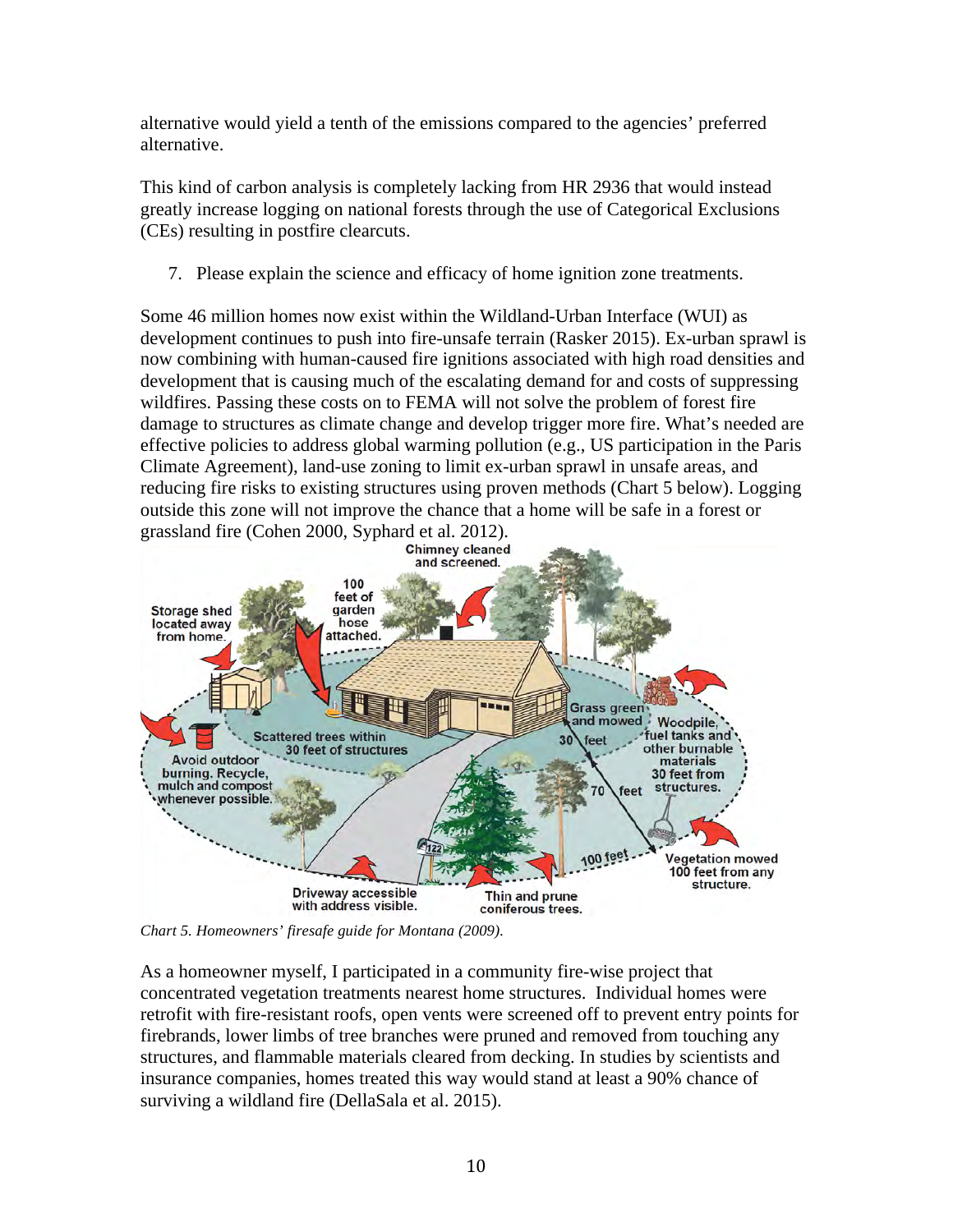In sum, many scientists are increasingly recognizing that getting to co-existence with fire is a must (e.g., Moritz et al. 2012, Schoennagel et al. 2017). This means concentrating treatments within the WUI closest to homes, so that wildfire can be reintroduced safely in the backcountry away from homes.

8. Why do you believe that it is important for the public, and independent scientists such as yourself, to be involved in forest management decisions on federal lands through the full NEPA process?

As a scientist and citizen, I strongly support public and scientist involvement in forest planning decisions as vital to our democracy and to disclose a project's impacts negative or positive so that the public is well informed and can then weigh in to make those projects better.

Notably, it is not just environmental groups that use the public involvement opportunities that NEPA affords; the forest products industry (e.g., AFRC) also participates, including objecting and litigating.

First, with respect to the assertion that there is too much NEPA litigation, according to a GAO (2010) report on projects promoted as fuel reduction (2006-2008), only 2% of those projects were litigated. The few projects litigated were because the Forest Service did not obey the laws passed by Congress or did not use the best available science.

For example, conservation groups on the Siuslaw National Forest in Oregon have not filed an appeal since the Northwest Forest Plan (1993) shifted logging out of old growth and into thinning prior clearcuts. Similarly, there have been virtually no appeals or litigation in over a decade in Colville and Wenatchee-Okanogan National Forests due to a shift away from old growth logging.

Provisions in the HR 2936 that would severely limit science based review and public input in forest management, would create more not less controversy. Below are a few examples where the NEPA process has improved project design and implementation and others where irreparably harm to the environment was disclosed due to citizen involvement.

*Lost Creek Boulder Creek Project and Middle Fork Weiser River Project, Payette National Forest, Idaho –* two landscape scale projects were developed in partnership with the Payette Forest Collaborative (PFC). For each, the agency developed alternatives based on "fuel" treatments, wildlife habitat, and fisheries. The collaborative recommended combining the best of each alternative emphasizing watershed restoration and fuel treatments. The agency's final decision was a combination of the best parts of alternatives that was more responsive to community concerns than a "one-size fits all" single alternative that would otherwise occur under a CE.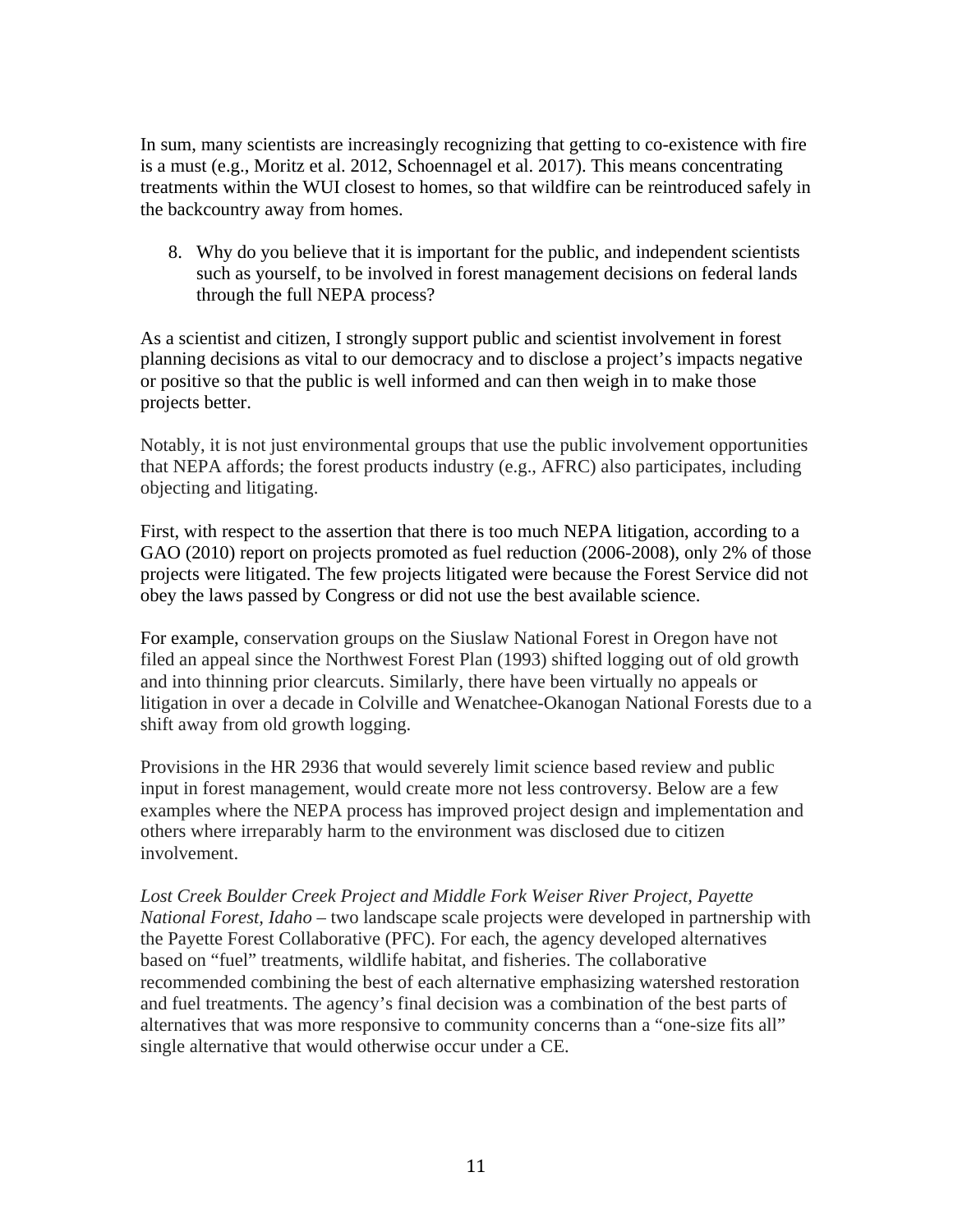*Crystal Clear Timber Sale EA, Mt. Hood National Forest, Oregon.* This was a straight forward timber sale of 12,725 acres presented to the Wasco Collaborative Group with a reoccurring theme of "if the area was left unlogged, the trees *might* die from insects, disease or fire" (emphasis added). The project lacked a proper environmental and economic analysis, most notably, it would impact spotted owl habitat, degrade naturally dense wet forests though wholly inappropriate logging, and increase fire risks resulting from the proposed removal of fire-resistant trees while leaving logging slash on the ground. The project is still in comment phase as the Forest Service considers appropriate changes suggested. If this project had been conducted under a CE, stakeholders in this national forest would not have had the most basic understanding of the details, or precise location of treatments, to be able to comment and require the Forest Service to properly disclose harm to the forest and wildlife.

*Roseburg BLM District White Castle Project, Douglas County, Oregon* – a pilot project was proposed to implement an "ecological restoration" approach using clearcuts in mature moist forests. The Court found BLM violated NEPA by not issuing an EIS, failing to consider a reasonable range of alternatives, and did not take the required hard look at the project's environmental impacts caused by clearcuts. If the project had gone through a CE, old-growth forests would have been clearcut and fuel hazards elevated with the public shut out of the process.

*Jazz Thin, Clackamas River Watershed, Oregon* – This project called for restoration of plantations through thinning 2,000 acres in moist mixed conifer to lower tree density. Conservation groups commented, appealed and litigated because most of the logging was within Riparian Reserves and Late Successional Reserves, and required building 12 miles of roads to "restore" this part of the forest. Additionally, because the project was analyzed through the NEPA process, local citizens were provided with location of the 82 thinning units as well as new roads that were being proposed. This enabled them to ground-truth the sale before logging commenced. Without this, citizens would not have been able to report to the Forest Service that many miles of roads were not being proposed for decommissioning, and culverts were not being removed as required. The Forest Service relied on this post-project monitoring to correct the problems and ensure the appropriate work was followed.

*Sunny South, Tahoe National Forest, California* – this logging project was conducted through a CE authorized the 2014 Farm Bill. Because it was categorically excluded from public involvement and analysis of harmful impacts including a range of alternatives to limit harm, the public did not find out until after the project's public notice was released that the project included intensive logging within five occupied California spotted owl territories. The Forest Service claimed to satisfy its obligation to "collaborate" under the 2014 Farm Bill CE provision by simply consulting the local logging industry. Given the magnitude of impacts, a CE was clearly inappropriate to properly assess environmental damages and inform the public of tradeoffs.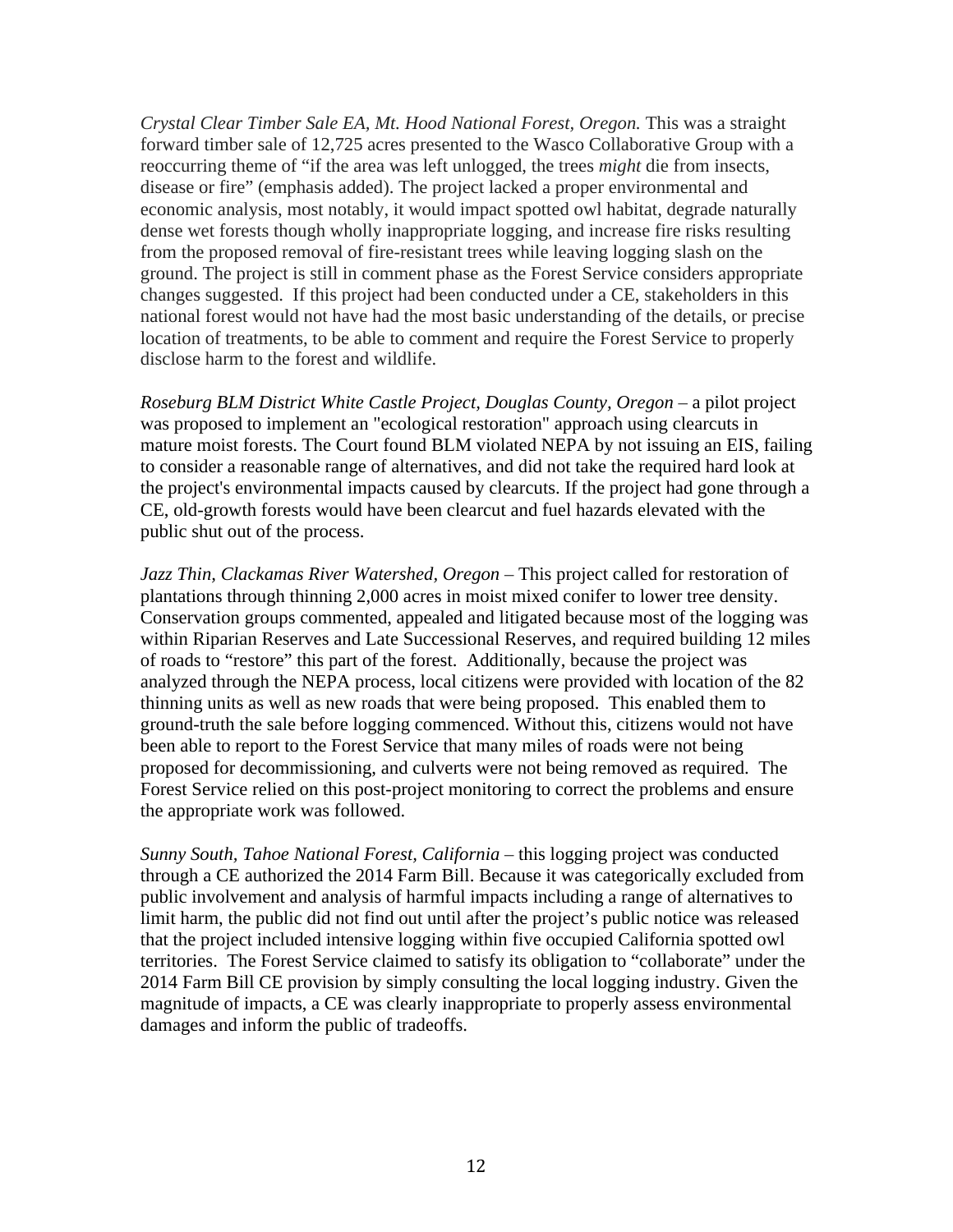# **Conclusion:**

The stated purpose of NEPA is "to declare a national policy which will encourage productive and enjoyable harmony between man and his environment; to promote efforts which will prevent or eliminate damage to the environment and biosphere and stimulate the health and welfare of man…. NEPA requires federal agencies to assess whether certain actions significantly affect "the quality of the human environment." It was passed by Congress and signed into law by President Richard Nixon principally because the environment was being polluted, destroyed, and degraded by widespread industrial activities. NEPA includes CEs, defined as " a category of actions which do not individually or cumulative have a significant effect on the human environment." It was meant for small-scale projects, such as campground modifications and installation of toilets, not large-scale logging projects that harm the environment as currently proposed by HR 2936. In sum,

- The NEPA process, including the opportunity to object, is an important avenue for public participation —it works to ensure the agency takes input from the public in managing public lands, and does not ignore or dismiss that input arbitrarily. Under a CE, there is very little or no opportunity for meaningful input from the public.
- § NEPA alternatives provide a critical tool for the Forest Service to design a project and evaluate its effects on the environment so that the public can be properly informed about how decisions are made and whether changes are needed to minimize harm to the environment.
- Collaboratives do not replace the importance of NEPA. Only NEPA requires agencies to incorporate public comment and/or respond to it. Moreover, some collaboratives have failed because of the agency's unwillingness to meaningfully incorporate input from the public in structuring alternatives.
- § The vast majority of projects are not litigated and are benefited from public and scientific input. A minority of projects is litigated because the agency is not following the law.

Thus, in reducing the decision making authorities of NEPA to a binary response – action vs. no action – HR 2936 is inconsistent with the principals of a democratic society, shuts the door on public and scientist input, obscures otherwise transparent decision making in safeguarding the environment, and puts the nation on an dangerous downward spiral of environmental destruction not unlike the time before Congress passed the nation's landmark environmental laws (NEPA, ESA, Clean Water Act) that ensure our public lands continue to provide clean water, carbon sequestration, hunting and fishing and other outdoor recreation opportunities that the public strongly supports. Unless of course shutting the public out is precisely the goal of the sponsors and supporters of HR 2936.

9. Do wilderness restrictions prevent fire fighters from aggressively fighting fires and protect communities?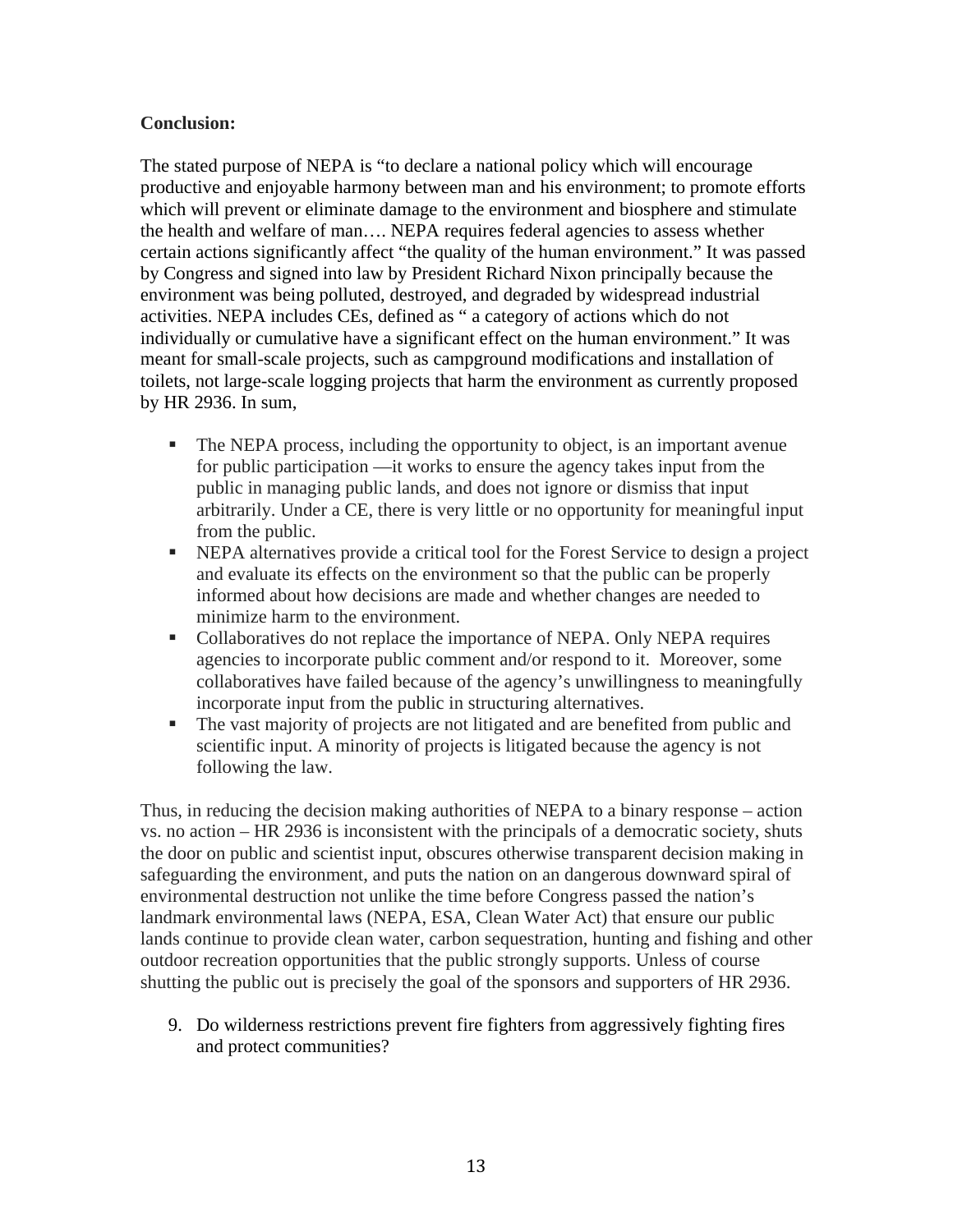The short answer is no, absolutely not. This false statement was repeated at the hearing by witnesses and lacks a factual basis. There are no restrictions on fighting fires in wilderness except for provisions that require a Regional Forester's written permission to allow bulldozers. Wilderness fire management is about philosophy and guidelines, there are no laws, regulations, or other rules that I know of that restrict managers from deploying crews in wilderness. It all depends on each Forest Plan and the personal discretion of individual managers what will or will not happen in wilderness. Also, there is rarely any need to go into a wilderness to fight a fire because these areas provide opportunities to manage fire for ecosystems benefits consistent with the intent of the Wilderness Act. They are also generally far removed from human communities, and mainly in unsafe areas for firefighters because of steep terrain.

I also want to discount Mr. Fite's erroneous testimony about the Chetco Bar fire in southwest Oregon as his account of the fire contradicts the incident commander's informative reports of how fire was being handled. The reason the Chetco Bar was allowed to burn in the Kalmiopsis Wilderness is because the benefits of fire in maintaining ecological values, and the benefits of limiting firefighter exposure to the safety hazards of firefighting in the remote and rugged terrain of wilderness, outweighed the risk of fire spreading outside the wilderness and threatening other values. It was completely unsafe to place firefighters in harm's way in some of the most remote and steep country in the nation. The access points in and out, due to steep canyon country are limited, and dangerous to firefighters especially when fire was burning under 115 degree temperatures and 45 mile per hour winds, as was the case during periods when the fire was spreading.

10. The Chairman introduced a study into the record called "Carbon, Fossil Fuel, and Biodiversity Mitigation With Wood and Forests" in the Journal of Sustainable Forestry. Please respond to the study's assertion and compare its findings to the bulk of the scientific evidence.

I am a member of the Oregon Global Warming Commission's Task Force on Carbon (although these are my views only), and based on my understanding of the forest carbon life cycle analysis literature, the cited study is not supported by the wide body of scientific literature and uses unsubstantiated claims and calculations to reach bizarre conclusions that seem to defy the laws of physics. I cannot tell if it even went through peer review as no reviewers are acknowledged, which is customary practice for most journals. I recommend that the subcommittee dismiss this study.

One of the main reasons why this study is suspect is the authors appear to assume there are no carbon losses associated with the product lifespan of buildings by substituting wood for steel (that is – buildings store carbon indefinitely!). However, the general assumption for many *modern* buildings is that they will outlive their usefulness and be replaced within several decades. For instance Architecture 2030 cites the current average lifespan of buildings is 80 years, and suggests that over the next 20 years globally, we will build, tear down and rebuild ~900,000 billion square feet of buildings in urban areas (e.g., see http://architecture2030.org/buildings\_problem\_why/). That is a lot of carbon decomposing and being emitted to the atmosphere, as a building's "lifespan" is typically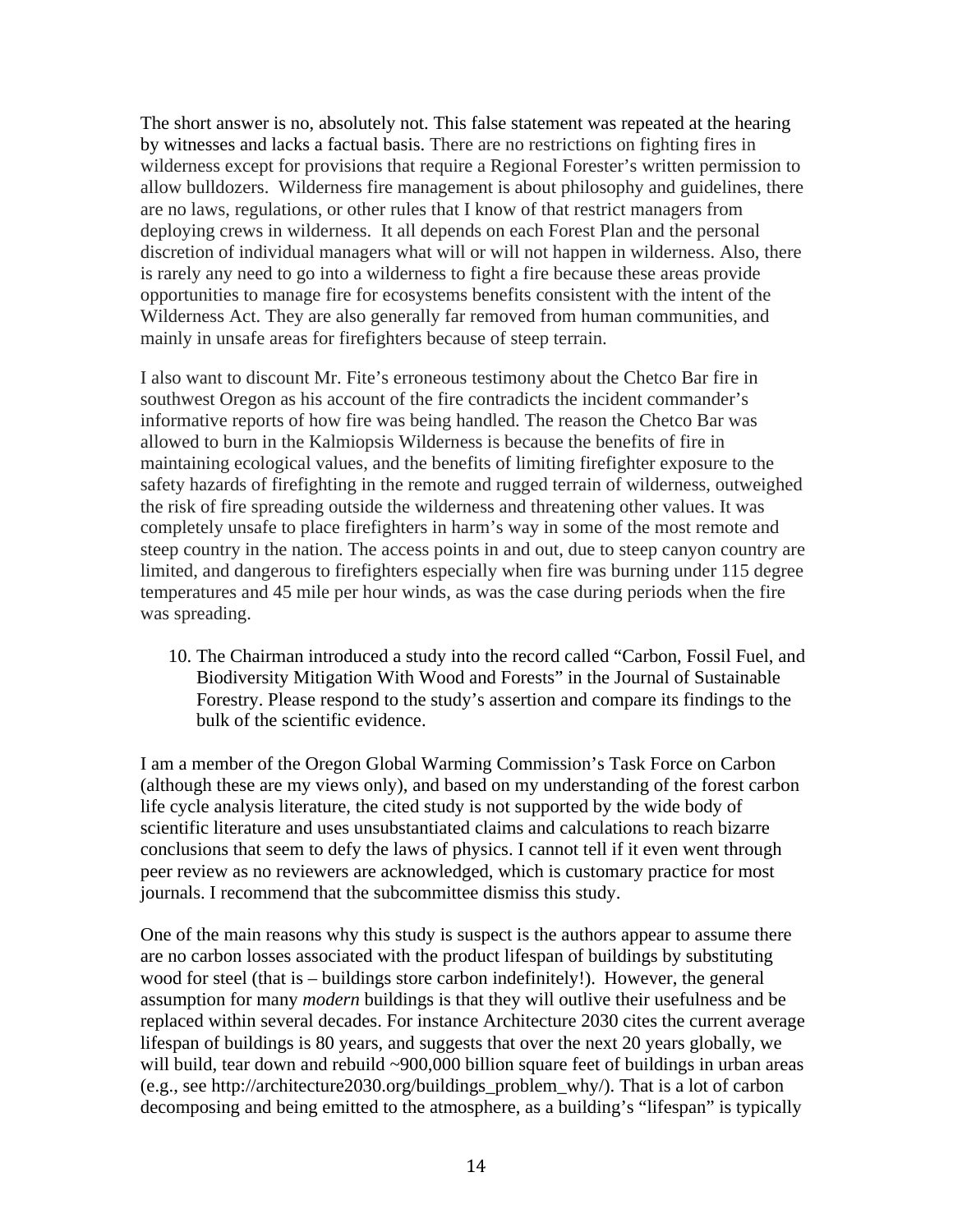less than the carbon stored in an unlogged forest and carbon is emitted every step of the way through the wood processing chain. If the authors were to acknowledge the carbon emitted when buildings "decay," they would find that the product substitution benefit does not increase forever.

## 11. Do federal conservation designations like wilderness increase wildfire risk?

The short answer is no, absolutely not, and the reverse in fact is true given that fires burn hottest in intensively managed areas. During the hearing, there was a great deal of anecdotal information presented by witnesses about how active management can stop or slow down fires and how wilderness areas intensify fires. Some of that evidence was presented as photos on one side of the road (unthinned) vs. the other side (thinned) with claims made that thinning reduced fire intensity when in fact the forest type (lodgepole pine) was actually in a stand where forests are adapted to high intensity burns. Mr. Fite's testimony did not acknowledge the ecologically appropriate fire regime was indeed high intensity, not low intensity. He presented no data or scientific studies to back his assertions, just unsubstantiated claims about thinning based on two photos.

As a scientist, I deal with data, statistically representative sample sizes, robust analyses, and peer-reviewed science to guide my views on fire and forest management. The study that I cited by Bradley et al. (2016, I am a co-author) was the most comprehensive analysis ever done to address the management vs. protection question around fires and it went through rigorous peer review. To reiterate, we examined **1500 fires** using 4 decades of government fire records and conducted a massive computer (GIS) analysis of 23 million acres of burned areas to test the assumption that fires burn more intense in "unmanaged" areas (e.g., wilderness, national parks, roadless areas) compared to "actively managed" areas. What we found was the opposite – fires burned unnaturally intense in areas of intense management. This was most likely because logging slash and densely packed tree plantations promote intense burning (e.g., Odion et al. 2004).

In addition to the peer-reviewed studies, I presented Google Earth images to illustrate general findings about how heavily logged areas burn intensely while nearby remote areas burned less intensely during the same fire weather. To reiterate, logging does not stop or slow large forest fires burning under extreme fire weather but may, in fact, intensify fires.

12. Does public review of federal land management decisions increase wildfire risk?

No, absolutely not and please see my answer to the NEPA question #8. Public review of "hazardous fuels projects" has improved many projects while objections to projects are often because the projects would increase fire risks to communities, particularly those that reduce overstory canopy closure to unnaturally low levels (e.g., 30-40%), leave logging slash on the ground, do not follow thinning with prescribed burning, and remove large-fire resistant trees. Those project conditions are known to raise fire risks and are often included in fuel reduction projects by federal agencies. Under HR 2936, I would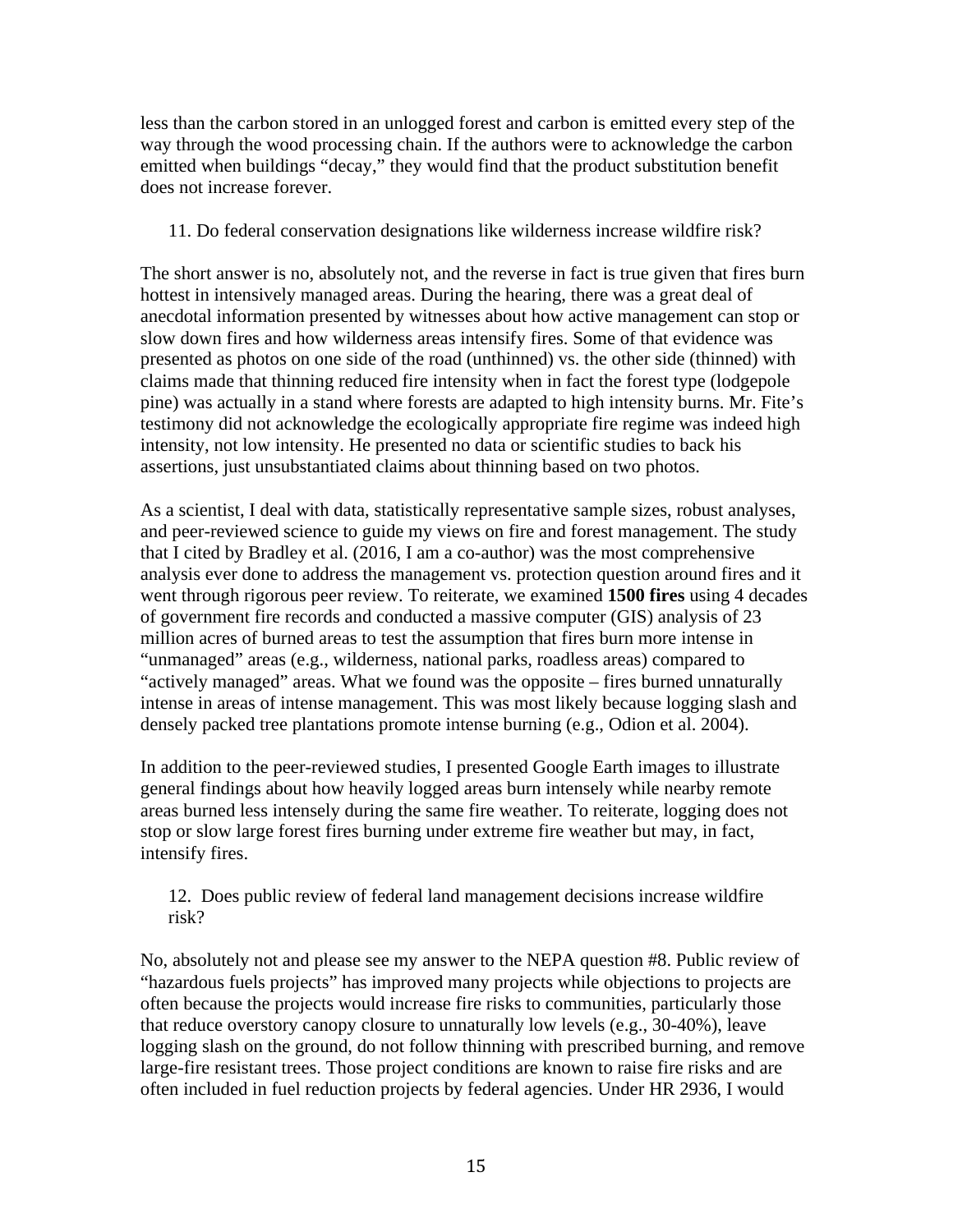expect to see many more of these projects go through with minimal public input and environmental review.

13. Generally, younger trees grow faster than older trees. Does that mean we should cut down as many trees as possible to deal with climate change?

No, absolutely not, and this would result in increasing fire risks while emitting more carbon to the atmosphere via logging (also see Question 6). For example, in a peerreviewed study, Law and Waring (2015) state,

"While some suggest that shorter rotations would provide more effective carbon sequestration (e.g. changing from current 80–90 year rotations to 40–50 years), research in the PNW [*Pacific Northwest*] shows that the total carbon accumulated from longer rotations is superior to that from e.g. 40- to 50-year rotations. When trees are harvested, the carbon released to the atmosphere from increased decomposition, and in the product chain needs to be accounted for when assessing carbon sequestration potential. There is considerable potential for increasing carbon sequestration in PNW forests by using longer rotations, particularly in those forests dominated by Douglas fir in climatically buffered areas, because they can continue, if undisturbed, to accumulate carbon for centuries."

The authors go on to state "If rotations in managed forests were extended to 100+years, the benefit would be significant in terms of carbon stocks per unit ground area."

Generally, higher levels of forest protection are associated with higher carbon storage (e.g., Mitchell et al. 2009), while logging reduces carbon storage. For instance, older forests globally store 30-70% more carbon than previously logged forests (Mackey et al. 2016). Thus, only a no-harvest approach would continue to sequester and store carbon long-term in forested ecosystems (Leighty et al. 2006, Krankina et al. 2012).

14. In his recent review of National Monuments, Secretary Zinke has proposed commercial logging in some National Monuments managed by the National Park Service. Will logging in National Parks decrease the occurrence or intensity of wildfires?

This is completely false for the reasons already stated. In my testimony (and Question 11), I cited a peer-reviewed study by Bradley et al. (2016) that examined this question using the largest dataset ever. As mentioned, national parks/monuments, roadless areas, and wilderness were characterized by fires that burned in lower intensities compared to intensively managed areas. This is corroborated by studies of fires in Yosemite National Park that burned in natural mixed intensity patterns compared to outside the park where fires burned more intensely (e.g., Miller et al. 2012). Secretary Zinke's call for commercial logging is clearly misplaced and will come with stiff opposition from the public that cherishes the few areas remaining in America where one does not have to view stump fields or large clearcuts. Again, the parks and protected areas are not the problem. Logged areas are the problem.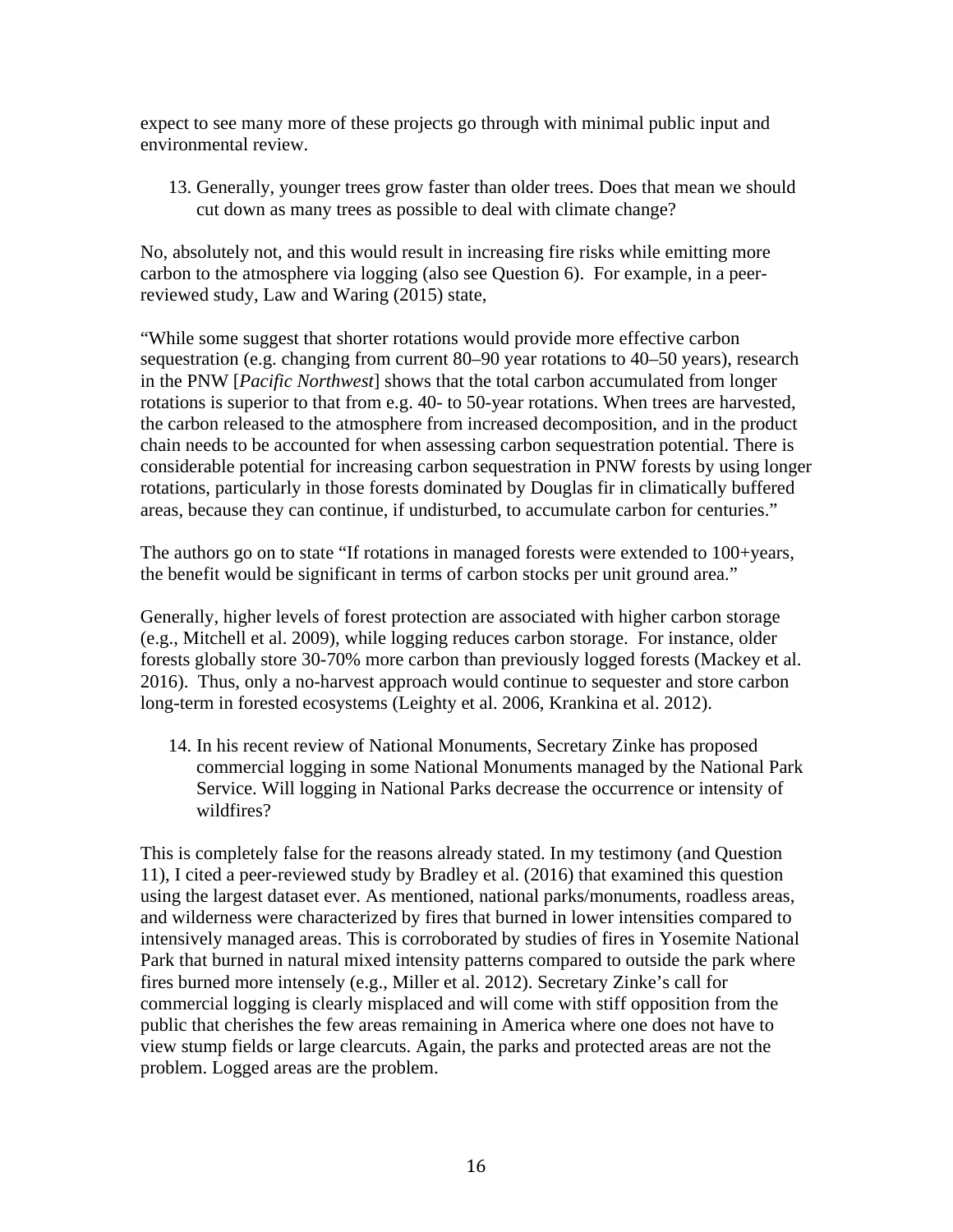15. A 'snag forest,' which is created by patches of high-intensity fire, is important wildlife habitat. Can that habitat be recreated by clearcutting, as proposed in HR 2936?

As a scientist, I base my understanding of ecosystems on fieldwork, rigorous experimental design and statistical analyses of observations in nature. I submit my work to peer review to ensure that my assumptions are based on the best available science (peer review is the gold standard in science). My published work from the Sierra and Pacific Northwest regions shows that snag forests have comparable levels of biodiversity to the more heralded old-growth forests, yet snag forests are even rarer because they are frequently logged after a fire (Swanson et al. 2011, DellaSala et al. 2014, DellaSala et al. 2017). Snag forests with the highest ecological values are called "complex early seral forests" because, in part, they have abundant large "biological legacy" trees – live and dead trees remaining post-fire that "lifeboat" a forest through successional stages from young to old-growth forest. There is only one ecological pathway to a complex early seral forest – a severe natural disturbance in an older forest that kills most of the trees (Swanson et al. 2011).

Clearcuts before or after fire in no way resemble the complexity of a complex early seral forest because they lack the very structural elements – biological legacies – that a young forest needs to become established (DellaSala et al. 2014) (e.g., compare Chart 3 vs. 4). Clearcutting after fire (which would accelerate under HR 2936), damages soil horizons, requires an extensive roads network that delivers chronic sediment to streams and degrades water quality while killing fish spawning beds, can introduce exotic species to a site, and is often followed by herbicides, livestock grazing, and burning of slash piles (see Lindenmayer et al. 2008, DellaSala et al. 2015). Studies have shown that such logging activities after fire also kill most of the natural conifer establishment (Donato et al. 2006; also see Chart 4). Dense tree planting from small trees grown in tree nurseries then set the site up for the intense fire-logging-intense fire feedback system I discussed in Question 3. This type of logging produces biologically impoverished plantations and is inconsistent with the science of forest resilience.

16. Can you please tell us more about the ecological value of mixed-intensity fires, including large fires, for native biodiversity?

For over a decade, I worked on rainforest ecosystems internationally and in old-growth forests of the Pacific Northwest, British Columbia, and Alaska. Naturally, I trained myself to view forests as green and verdant. It was not until my 8-year old daughter and I took a hike in a large burn patch near my home in Ashland, Oregon that I began to question my own assumptions on what makes a forest, a forest. During our hike, she was excited to see how full of life the snag forest was because it included colorful flowering plants, small trees and shrubs, prolific butterflies, dragonflies, songbirds, bats, and woodpeckers – this was not an end but rather a beginning – a resetting of nature's successional clock. As a scientist and father, I then began to look more closely at the complexity and beauty of nature after a large disturbance and decided to team with other scientists also studying post-disturbance landscapes to see if this phenomenon was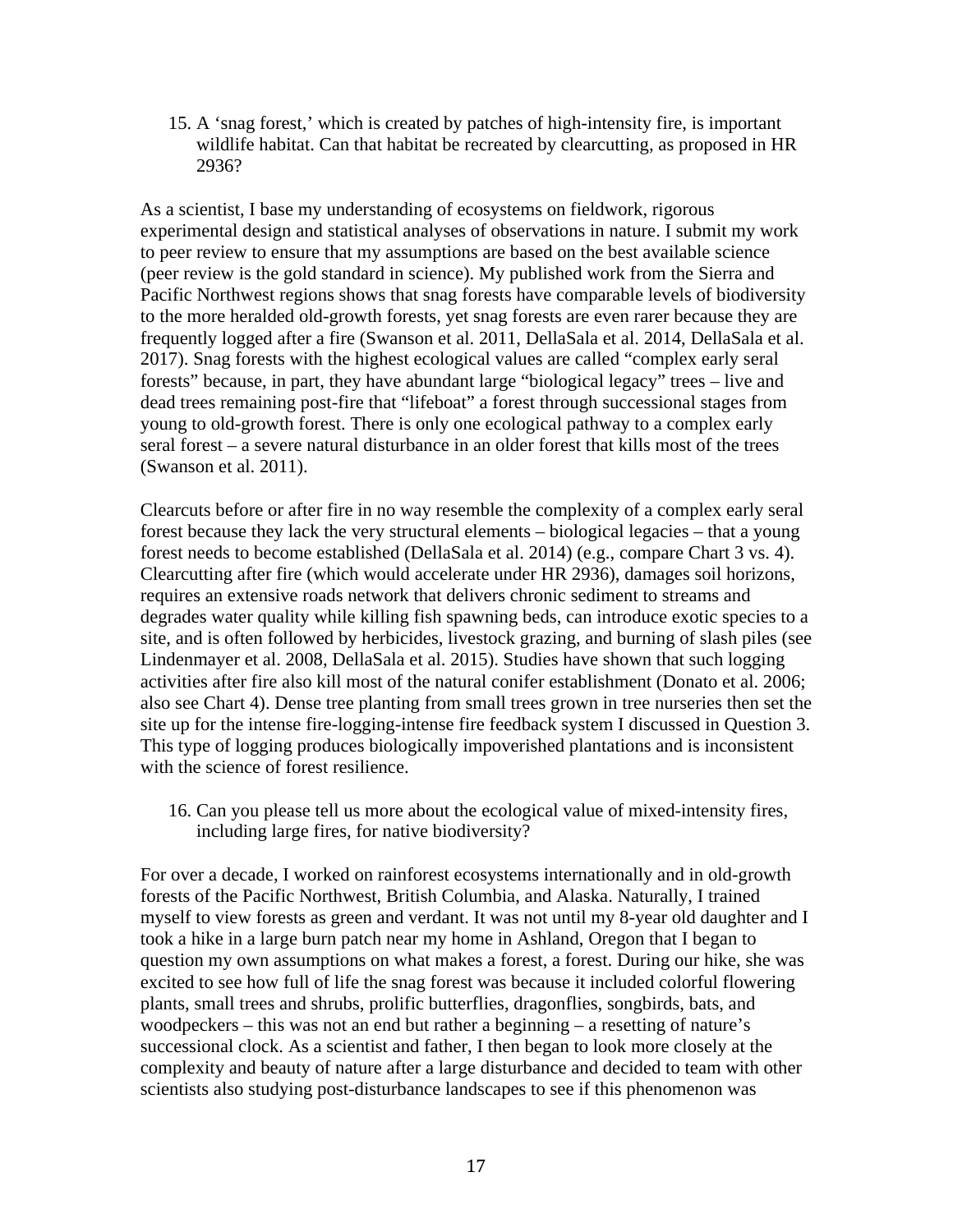consistent in other regions. What I found was surprising and exciting.

Large forest fires are not "catastrophes" of nature but rather produce a living tapestry of patch severities (fire effects on vegetation) that provide habitat for scores of wildlife across the full successional gradient – everything from woodpeckers that require severe burn patches and deer that live off the bounty of newly establishing plants to spotted owls that nest in the low-moderate burn patches and forage in severe patches (DellaSala and Hanson 2015). It turned out that my daughter was correct and I have been publishing on the importance of these forests in peer-reviewed journals since, including a book that I co-edited/co-authored and collaborated on with 27 scientists from around the world (DellaSala and Hanson 2015). In sum, the biodiversity after large forest fires is extraordinary and was found repeatedly in fire-adapted ecosystems of the American West, Canada, Australia, Africa, and Europe. And it was true for aquatic ecosystems as well, where intense fires produced a pulse of nutrients delivered to streams that within 1- 3 years after fire was associated with increased productivity of aquatic invertebrates and fish, provided those areas were not logged as stated in Question #15.

I would invite any member of this subcommittee to take a walk with me in a burned forest before prejudging that these areas are ecological catastrophes. I will also bring my daughter along for further explanation as a budding scientist in training!

17. Some advocates for increased logging in national forests claim that there is scientific consensus that active management decreases forest fire extent, severity and impacts. As a scientist, would you agree that there is scientific consensus in this area?

Certain types of active management (e.g., thinning-from-below of small trees) may lower fire intensity but only under very narrow conditions and not during extreme fire weather (see Question 3). Other types of active management (pre- and post-fire clearcutting) compound disturbances to ecosystems for the reasons stated. In general, industrial-scale logging practiced in different regions of the country over different time periods has liquidated nearly all the nation's old-growth forests and is now poised to do the same for complex early seral forests, if logging proposals such as HR 2936 are passed. To reiterate, it is important to first define what active management means.

Notably, the claim about consensus was actually made by a non-scientist during the hearing – Mr. Fite. Instead, Bradley et al. (2016), using the largest analysis of data on this question ever conducted by scientists, found higher amounts of intense fire in actively managed areas.

18. Is there anything else you would like to add?

Public lands are the nation's best chance at maintaining intact and fully functional forests and watersheds that support clean water, carbon sequestration, habitat for fish and wildlife (huntable, fishable, endangered), pollination services, and outdoor recreation opportunities among other benefits. HR 2936 would turn much of the nation's forests into fiber farms populated by postfire clearcuts, artificially planted trees, and heavily roaded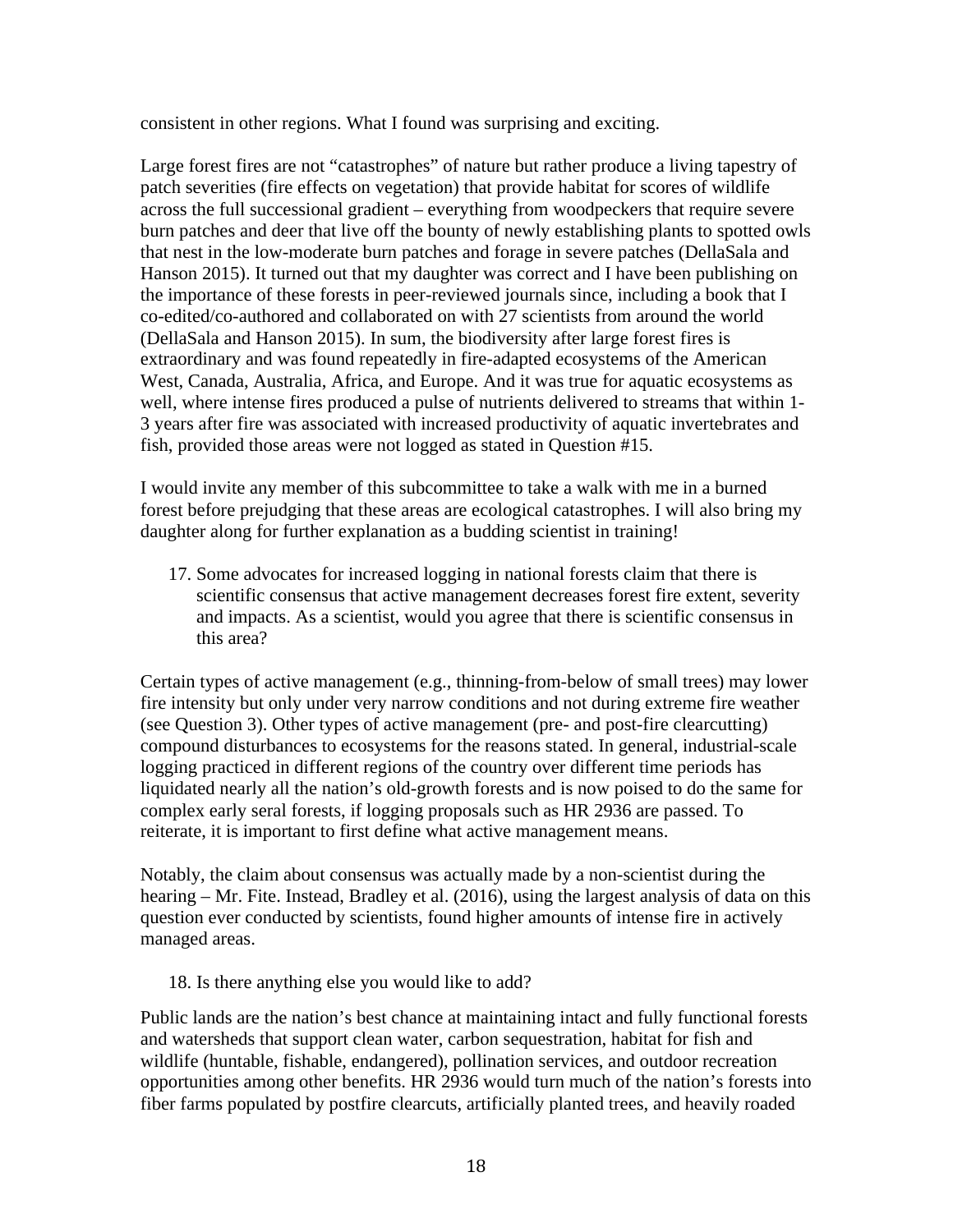and damaged ecosystems that will burn more intensely in fires, compounding disturbances in space and time. HR 2936 is based on unfounded assumptions, has no scientific basis, and would prevent the public from having a say in how their public lands are to be managed. This QFA is an addendum to my testimony and a supplemental rebuttal to much of the misinformation presented by members of this subcommittee and the witnesses during the hearing that lacked any science credibility.

## **Citations**

Baker, W.L.2015a. Are high-severity fires burning at much higher rates recently than historically in dry-forest landscapes of the Western USA? PLosOne DOI:10.1371/journal.pone.0136147 September 9, 2015

Baker, W.L. 2015b. Historical northern spotted owl habitat and old-growth dry forests maintained by mixed-severity wildfires. Landscape Ecology 30:655-666.

Balch, J. K., et al. 2016. Human-started wildfires expand the fire niche across the United States. PNAS 114: 2946-2951.

Bradley, C.M., et al. 2016. Does increased forest protection correspond to higher fire severity in frequent-fire forests of the western United States? Ecosphere 7:1-13.

Bond, M.L., et al. 2013. Diet and home-range size of California spotted owls in a burned forest. Western Birds 44:114–126.

Brandt, P. et al. 2014. Multifunctionality and biodiversity: Ecosystem services in temperate rainforests of the Pacific Northwest, USA. Biological Conservation 169: 362– 371.

Clark, D.A., et al. 2013. Relationship between wildfire, salvage logging, and occupancy of nesting territories by northern spotted owls. J. Wildlife Management 77:672-688.

Cohen, J.D. 2000. Preventing disaster: home ignitability in the wildland-urban interface. Journal of Forestry 98: 15- 21.

DellaSala, D.A., et al. 2013. Alternative views of a restoration framework for federal forests in the Pacific Northwest. Journal of Forestry 111:402-492.

DellaSala, D.A., et al. 2014. Complex early seral forests of the Sierra Nevada: what are they and how can they be managed for ecological integrity? Natural Areas Journal 34:310-324.

DellaSala, D.A., et al. 2015. Flight of the phoenix: coexisting with mixed-severity fires. Pp. 372-396, *In* DellaSala, D.A., and C.T. Hanson (eds), The ecological importance of mixed-severity fires: nature's phoenix. Elsevier, United Kingdom.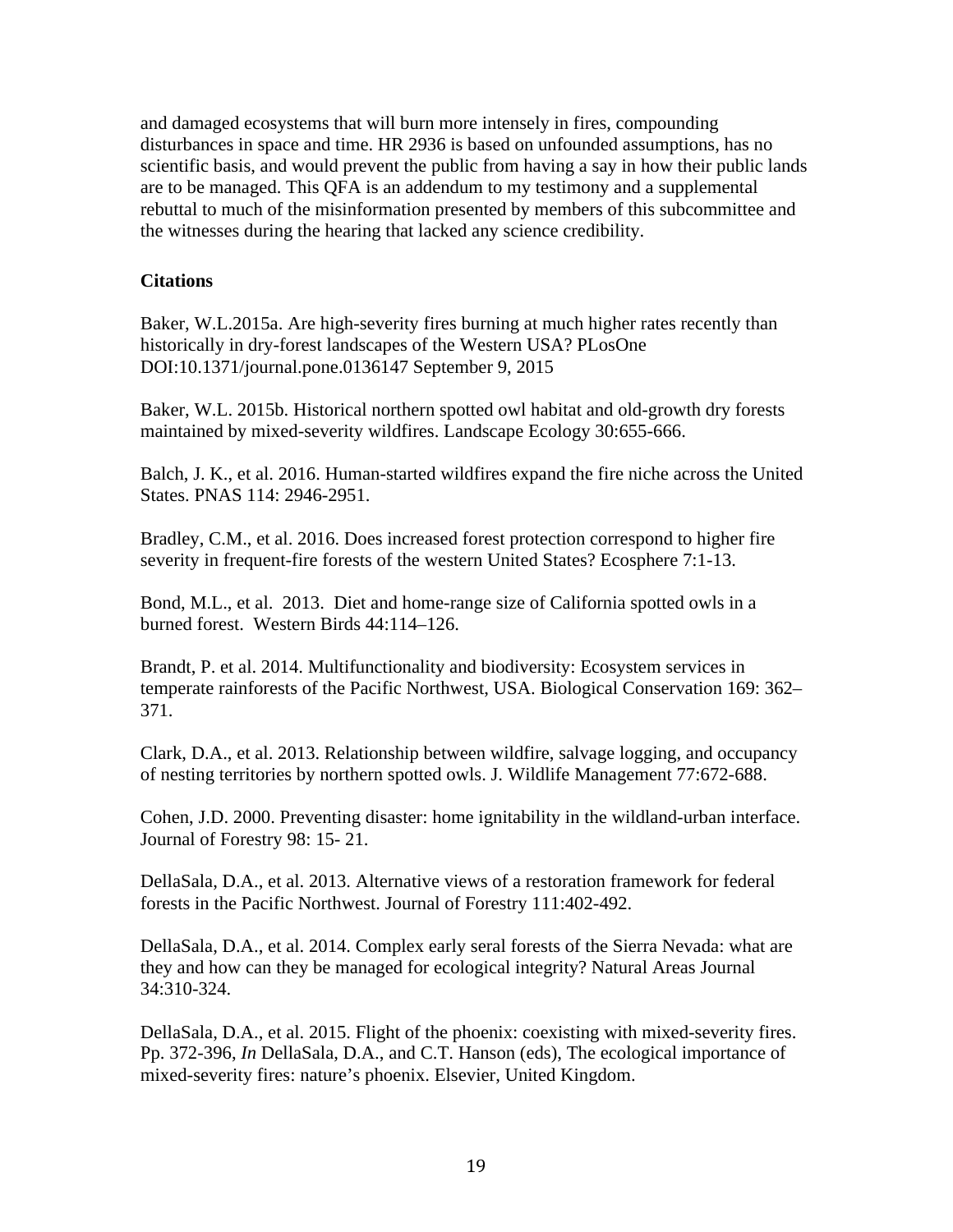DellaSala, D.A., et al. 2017. Accommodating mixed-severity fire to restore and maintain ecosystem integrity with a focus on the Sierra Nevada of California, USA. Fire Ecology: 13:148-171.

Donato, D.C., et al. 2006. Post-wildfire logging hinders regeneration and increases fire risks. Science 311(5759):352.

FEMAT (Forest Ecosystem Management Assessment Team). 1993. Forest ecosystem management: an ecological, economic, and social assessment. USDA, US Dept. Interior Fish & Wildlife Service, US Dept. of Commerce, US Dept. of the Interior National Park Service, US Dept. Interior Bureau of Land Management, and Environmental Protection Agency. Portland, OR.

GAO. 2010. Forest Service Information on appeals, objections, and litigation involving fuel reduction activities, fiscal years 2006 through 2008. GAO-10-337.

Garcia, M., et al. 2017. Quantifying biomass consumption and carbon release from the California Rim fire by integrating airborne LiDAR and Landsat OLI data. Journal of Geophysical Research: Biogeosciences 10.1002/2015JG003315.

Haire, S. L., and K. McGarigal. 2010. Effects of landscape patterns of fire severity on regenerating ponderosa pine forests (*Pinus ponderosa*) in New Mexico and Arizona, USA. Landscape Ecology 25:1055-1069.

Harmon, M.E. et al. 1990. Effects on carbon storage of conversion of old –growth forests to young forests. Science 247:699-702

Ibisch, P.L., et al. 2017. A global map of roadless areas and their conservation status. Science 354:1423-1427.

Jenkins, S. E., et al. 2011. Late Holocene geomorphic record of fire in ponderosa pine and mixed-conifer forests, Kendrick Mountain, northern Arizona, USA. International Journal of Wildland Fire 20:125-141.

Keyser A., and A.L. Westerling. 2017. Climate drives inter-annual variability in probability of high-severity fire occurrence in the western United States. Environmental Research Letters 12: Article 065003.

Krankina, O.N., et al. 2012. Carbon balance on federal forest lands of Western Oregon and Washington: the impact of the Northwest Forest Plan. Forest Ecology and Management 286:171-182.

Law, B.E., and R.H. Waring. 2015. Carbon implications of current and future effects of drought, fire and management on Pacific Northwest forests. Forest Ecology and Management 355:4-14.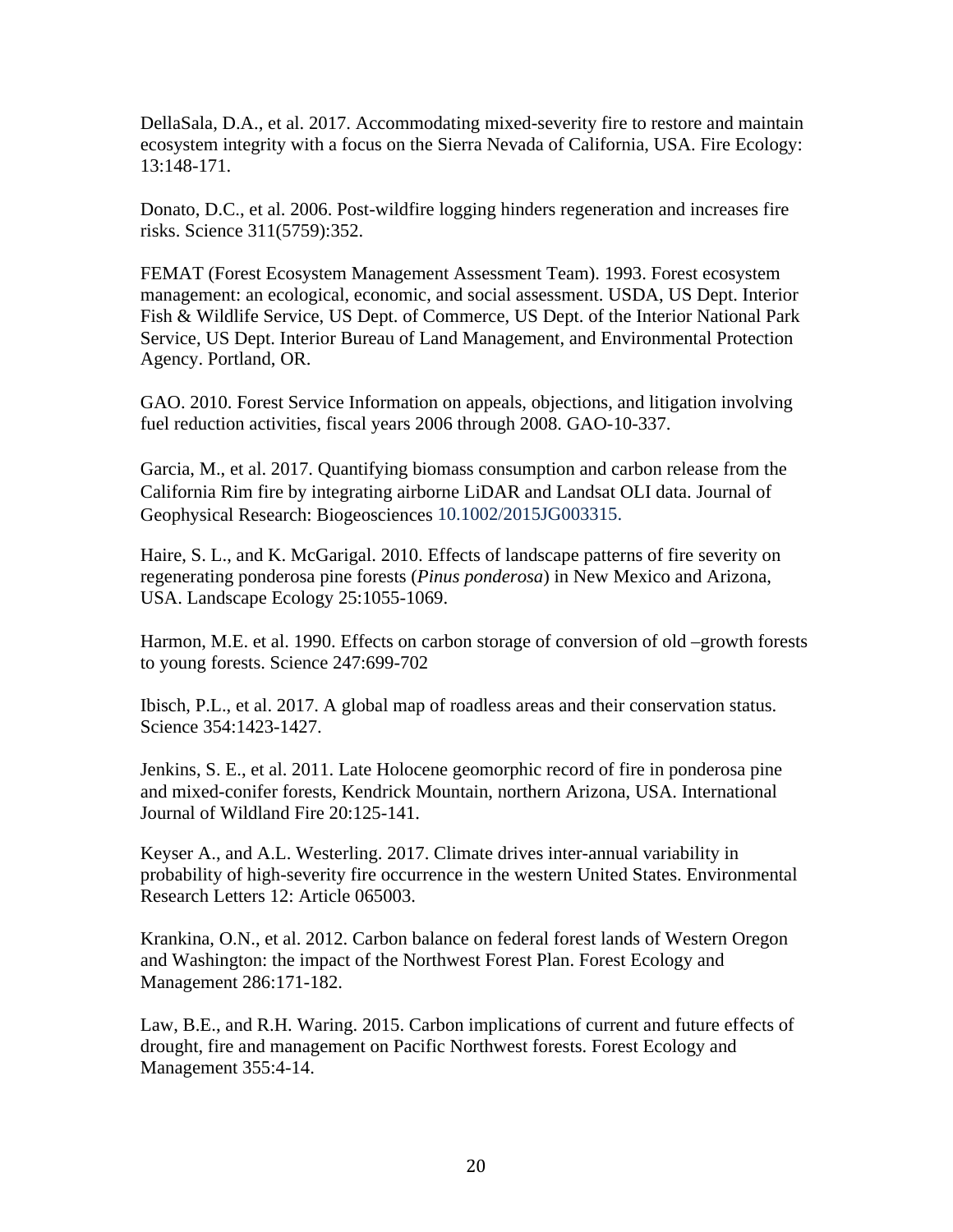Lee, D.E., and M.L. Bond. 2015. Occupancy of California Spotted Owl sites following a large fire in the Sierra Nevada. The Condor 117:228–236.

Leighty, W.W., et al. 2006. Effects of management on carbon sequestration in forest biomass in southeast Alaska. Ecosystems 9:1051-1065.

Lindenmayer, D.B., et al. 2008. Salvage logging and its ecological consequences. Island Press: Washington, D.C.

Luyssaert, S. et al. 2008. Old-growth forests as global carbon sinks. Nature 455:213-215

Meigs, GW., et al. 2009. Forest fire impacts on carbon uptake, storage, and emission: the role of burn severity in the Eastern Cascades, Oregon. Ecosystems 12: 1246. doi:10.1007/s10021-009-9285-x. 69

Miller, J.D., et al. 2012. Differences in wildfires among ecoregions and land management agencies in the Sierra Nevada region, California, USA. Ecosphere 3(9):80 http://dx.doi.org/10.1890/ES12-00158.1

Mitchell, S. 2015. Carbon dynamics of mixed- and high-severity wildfires: pyrogenic CO2 emissions, postfire carbon balance, and succession. Pp. 290-312, *In* DellaSala, D.A., and C.T. Hanson (eds), The ecological importance of mixed-severity fires: nature's phoenix. Elsevier, United Kingdom.

Moritz, M.A., et al. 2014. Learning to coexist with wildfire. Nature 515: 58-66.

Newman, M. 2016. The Pacific Decadal Oscillation, revisited. American Meteorological Society. https://doi.org/10.1175/JCLI-D-15-0508.1

Odion, D.C., et al. 2004. Fire severity patterns and forest management in the Klamath National Forest, northwest California, USA. Conservation Biology 18:927-936.

Odion, D. C., et al. 2014. Examining historical and current mixed-severity fire regimes in ponderosa pine and mixed-conifer forests of western North America. PLoS ONE 9:e87852.

Rasker, R. 2015. Resolving the increasing risk from wildfires in the American West. www.thesolutionsjournal.org; March-April 2015 p. 55- 62.

Roos, C.I., and T.W. Swetnam. 2011. A 1416-year reconstruction of annual, multidecadal, and centennial variability in area burned for ponderosa pine forests of the southern Colorado Plateau region, southwest USA. The Holocene 22: 281-290.

Schoennagel, T., et al. 2017. Adapt to more wildfire in western North American forests as climate changes. PNAS 114:4582-4590.